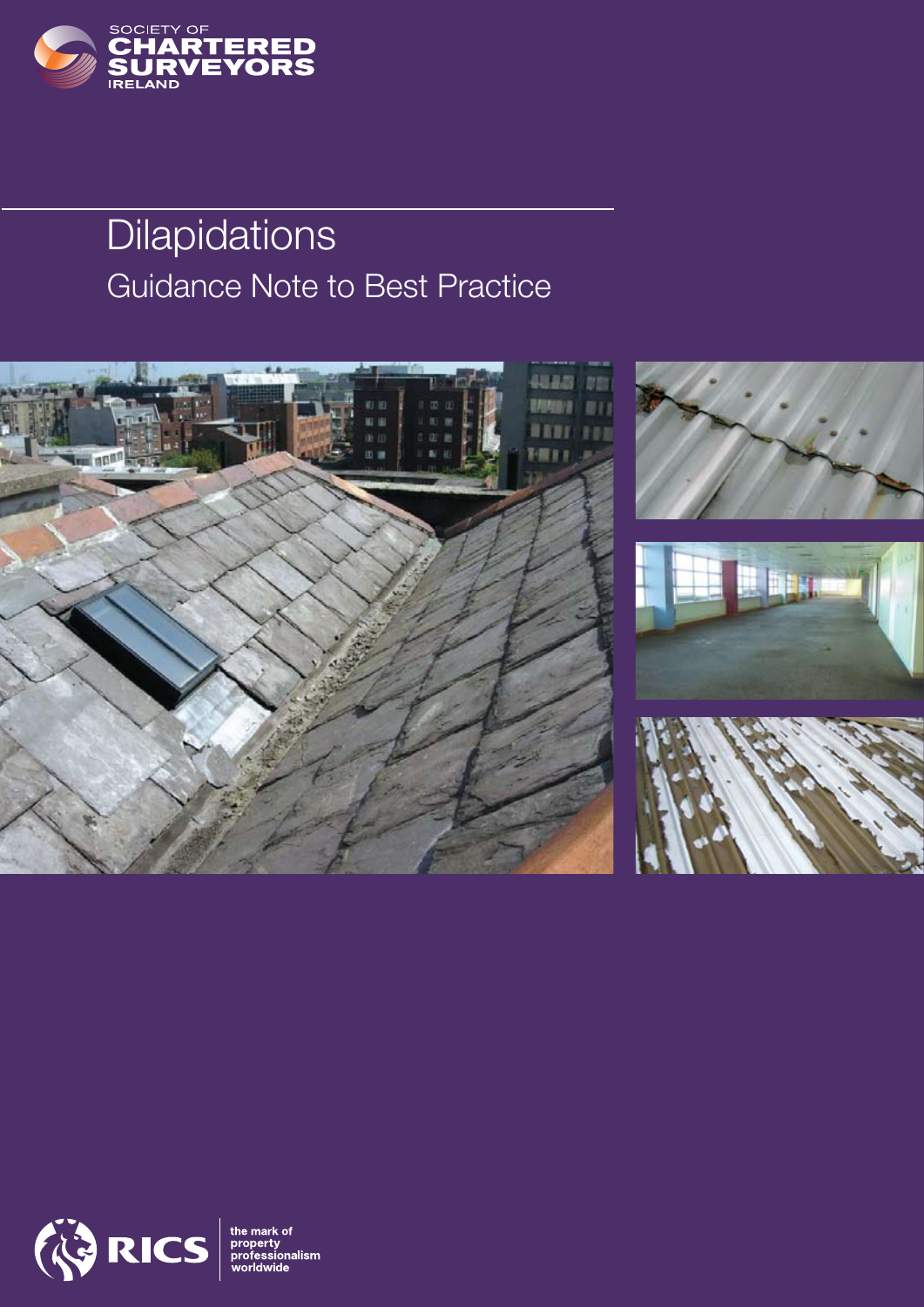# **Dilapidations** Guidance Note to Best Practice

Society of Chartered Surveyors Ireland Dilapidations Guidance Note to Best Practice 1st Edition

Published by

Society of Chartered Surveyors Ireland, 38 Merrion Square, Dublin 2, Ireland

Tel: + 353 (0)1 644 5500 Email: info@scsi.ie

No responsibility for loss or damage caused to any person acting or refraining from action as a result of the material included in this publication can be accepted by the authors or the Society of Chartered Surveyors Ireland.

© Royal Institution of Chartered Surveyors (RICS) June 2008. Copyright in all or part of this publication rests with RICS, and save by prior consent of RICS, no part or parts shall be reproduced by any means electronic, mechanical, photocopying or otherwise, now known or to be devised.

© Society of Chartered Surveyors Ireland September 2011. Copyright in all or part of this publication rests with the Society of Chartered Surveyors Ireland, and save by prior consent of the Society of Chartered Surveyors Ireland, no part or parts shall be reproduced by any means electronic, mechanical, photocopying or otherwise, now known or to be devised.





the mark of the mark of<br>property<br>professionalism<br>worldwide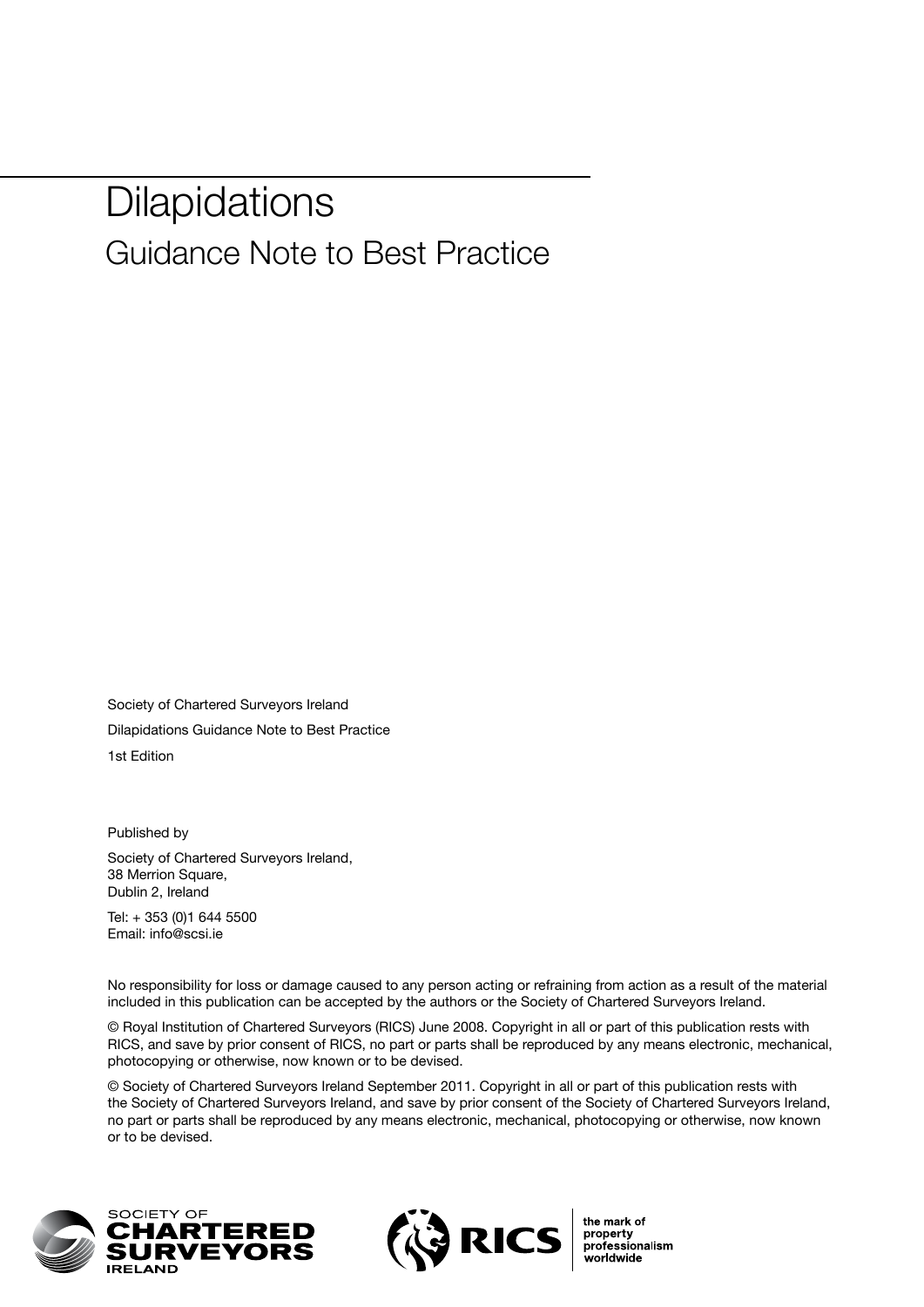|      | <b>Contents</b> |  |
|------|-----------------|--|
| 1.0  |                 |  |
| 1.7  |                 |  |
| 1.8  |                 |  |
| 2.0  |                 |  |
| 2.1  |                 |  |
| 2.2  |                 |  |
| 2.3  |                 |  |
| 3.0  |                 |  |
| 3.1  |                 |  |
| 3.2  |                 |  |
| 4.0  |                 |  |
| 4.6  |                 |  |
| 4.7  |                 |  |
| 4.8  |                 |  |
| 5.0  |                 |  |
| 6.0  |                 |  |
| 6.3  |                 |  |
| 6.4  |                 |  |
| 6.5  |                 |  |
| 6.6  |                 |  |
| 6.7  |                 |  |
| 7.0  |                 |  |
| 7.5  |                 |  |
| 7.6  |                 |  |
| 7.7  |                 |  |
| 7.8  |                 |  |
| 7.9  |                 |  |
| 7.10 |                 |  |
| 7.11 |                 |  |
| 7.12 |                 |  |
| 7.13 |                 |  |
| 7.14 |                 |  |
| 7.15 |                 |  |
| 7.16 |                 |  |
| 7.17 |                 |  |
| 7.18 |                 |  |

 $\mathbf{1}$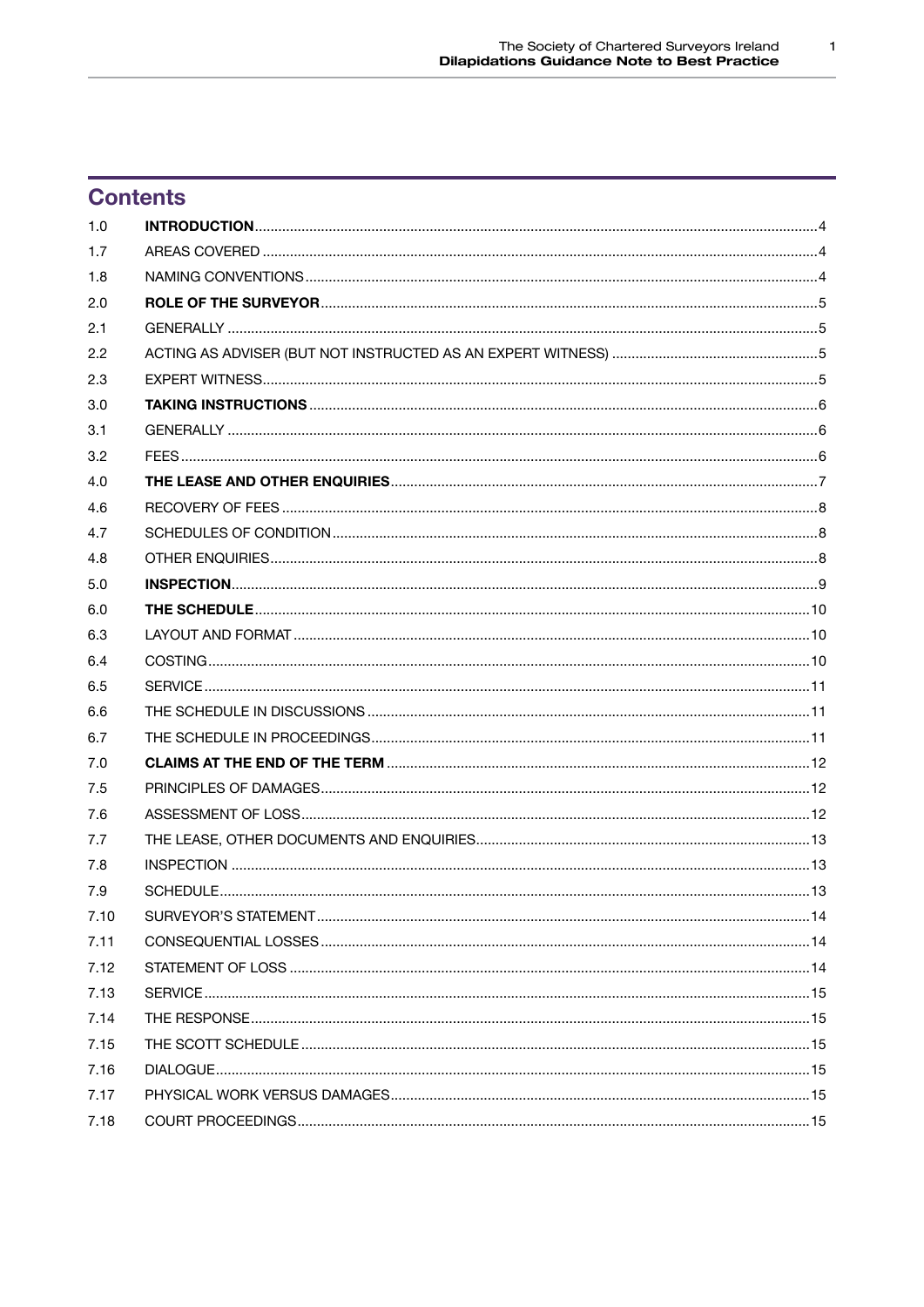### **Appendices**

| $\overline{A}$ |  |
|----------------|--|
| B              |  |
| $\mathsf{C}$   |  |
| D              |  |
| E              |  |
| F              |  |
|                |  |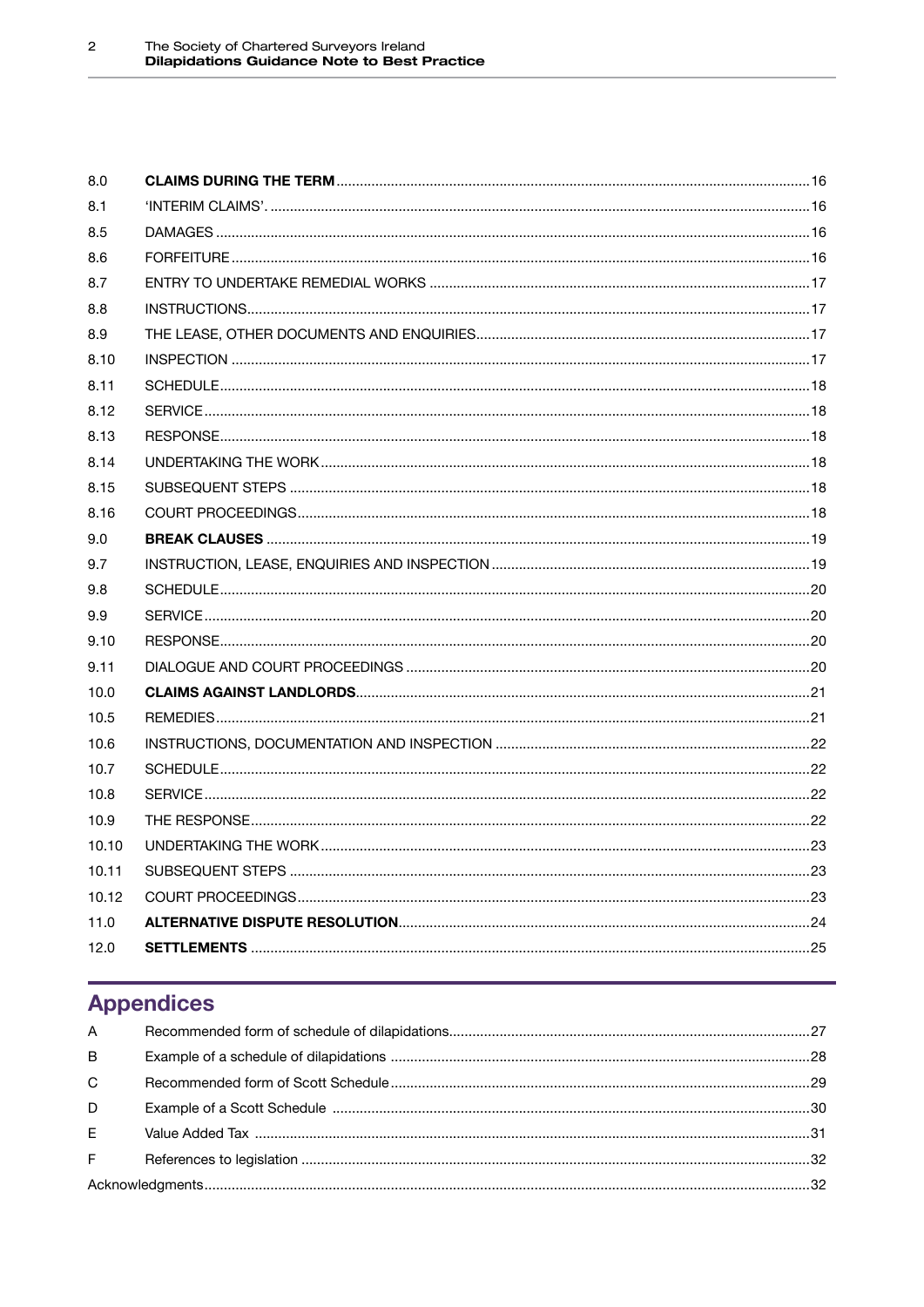This is a guidance note. It provides advice to the Society of Chartered Surveyors Ireland members on aspects of their practice. Where procedures are recommended for specific professional tasks, these are intended to embody 'best practice', i.e. procedures which in the Opinion of the Society of Chartered Surveyors Ireland meet a high standard of professional competence.

Members are not required to follow the advice and recommendations contained in the note. They should, however, note the following points.

When an allegation of professional negligence is made against a surveyor, the court is likely to take account of the contents of any relevant guidance notes published by the Society of Chartered Surveyors Ireland in deciding whether or not the surveyor had acted with reasonable competence.

In the opinion of the Society of Chartered Surveyors Ireland, a member conforming to the practices recommended in this note should have at least a partial defence to an allegation of negligence by virtue of having followed those practices. However, members have the responsibility of deciding when it is inappropriate to follow the guidance.

On the other hand, it does not follow that members will be adjudged negligent if they have not followed the practices recommended in this note. It is for each surveyor to decide on the appropriate procedure to follow in any professional task. However, where a member departs from the practice recommended in this note, he or she should do so only for a good reason. In the event of litigation, the court might require the member to explain why he or she has decided not to adopt the recommended practice. Also, if a member has not followed this guidance and his or her actions are called into question in an the Society of Chartered Surveyors Ireland disciplinary case that member will be asked to justify the steps he or she did take and this may be taken into account.

In addition, guidance notes are relevant to professional competence in that each surveyor should be up to date and should have informed him or herself of guidance notes within a reasonable time of their promulgation.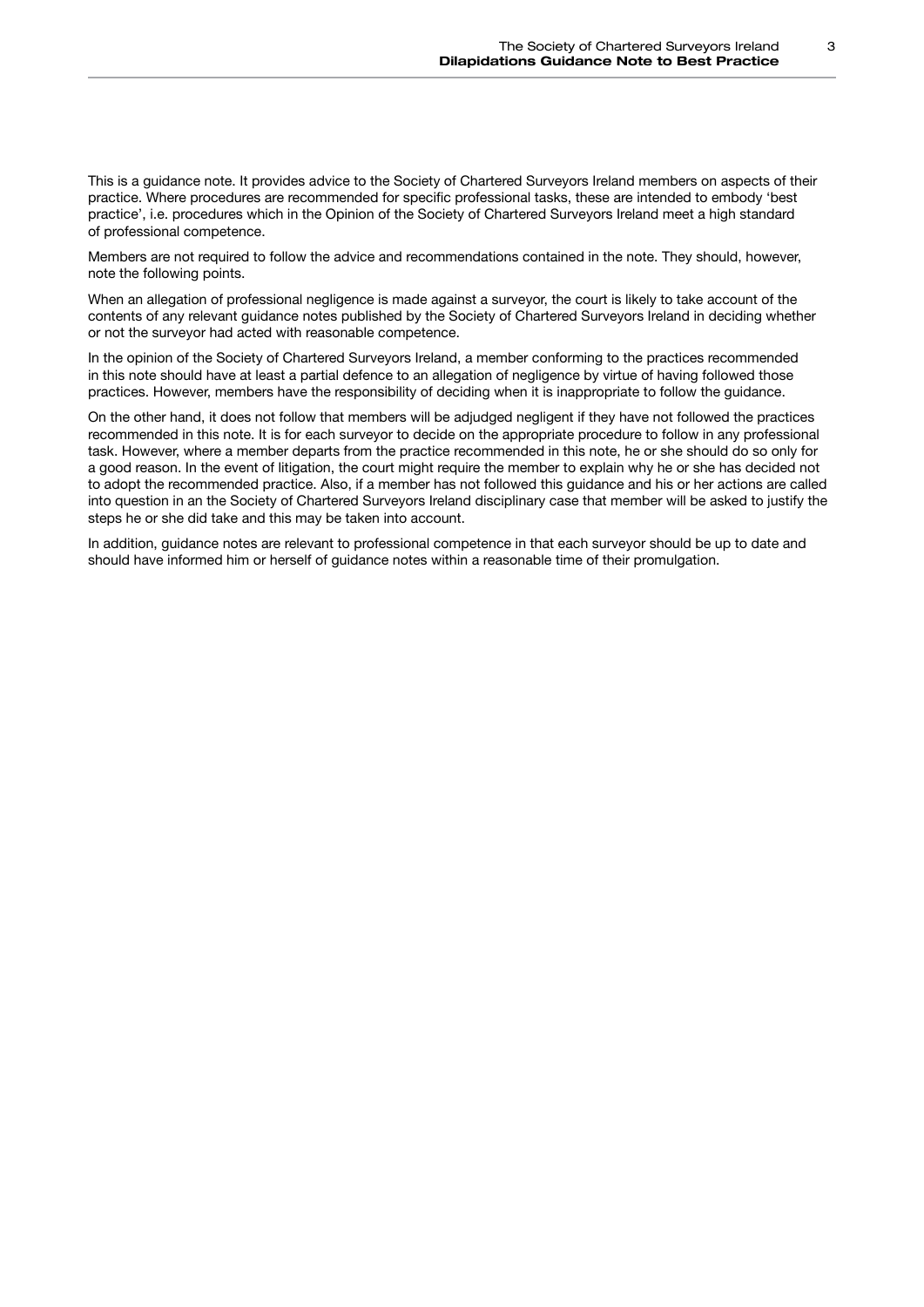### 1.0 Introduction

- 1.1 The purpose of this guidance note is to provide practical guidance to Members when instructed in connection with dilapidations matters in the Republic of Ireland.
- 1.2 The guidance note seeks to advise members on the factors they should take into consideration when taking their client's instructions, reviewing the lease and other relevant documents, inspecting the subject property, and producing and responding to schedules and other documentation for use by the client, the other party to the lease, third parties, the courts and other legal institutions, such as tribunals.
- 1.3 A dilapidations claim is an allegation of breach of contract and as such is actionable in law.
- 1.4 When advising a client on dilapidations matters, a surveyor should seek fully to understand the client's position, the reasons why the surveyor's advice is sought and the use to which that advice might be put. The surveyor should try to ascertain the relevant factual and legal background insofar as it will impact on that advice.
- 1.5 Often, after a surveyor has advised his or her client, a document is sent or disclosed to the other party to the lease, to third parties, or to a court or tribunal. That document can be held out as the product of the surveyor applying his or her training, knowledge and expertise to the matter. The surveyor, whilst complying with his or her client's instructions, should ensure that any such document does not contain statements or assertions that the surveyor knows or ought to know are not true or properly sustainable or arguable.
- 1.6 Surveyors should not allow their professional standards to be compromised in order to advance clients' cases. A surveyor should not allow a document that contains statements or assertions that he or she knows or ought to know are not true or properly sustainable or arguable to be sent bearing his or her name or the name of his or her firm. A surveyor should give proper advice even though the client might choose to ignore it.

#### 1.7 Areas Covered

- 1.7.1 The situations in which surveyors can be asked to act or advise and which are covered by this guidance note are as follows:
	- claims at the end of the term;
	- claims during the term;
	- forfeiture situations;
	- entry to repair situations:
	- break clause situations; and
	- assignments
	- claims by tenants against landlords.

#### 1.8 Naming conventions

- 1.8.1 Whilst in general this text is gender neutral, on occasions where masculine terms only are used (such as in legislation quotes) these should be taken, in the case of surveyors, as meaning 'she' and 'her' as well, and in the case of the parties, as 'he', 'she', 'they' or 'it' (for the case of a corporate body).
- 1.8.2 The word 'tribunal' is used to mean courts, tribunals, arbitrators and independent experts.
- 1.8.3 The physical subject of the claim is referred to as the 'property', which therefore should be taken to include part of a property or a demise.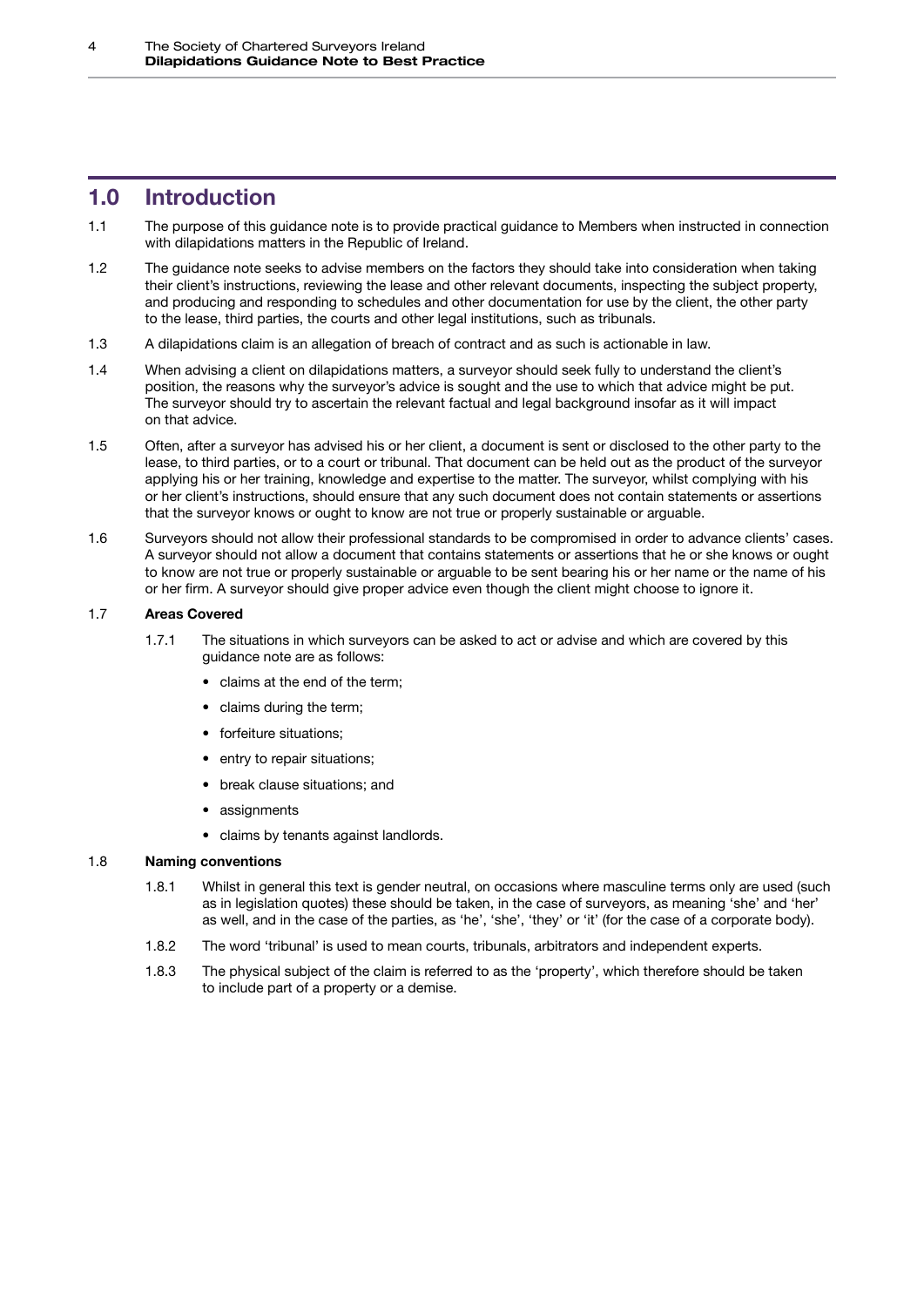### 2.0 Role of the Surveyor

### 2.1 Generally

- 2.1.1 A surveyor could be offered instructions in a dilapidations case as an expert witness, and/or as an adviser/negotiator.
- 2.1.2 Professional objectivity is required in the role of adviser/negotiator in the type of advice given. The surveyor should act in accordance with the Society of Chartered Surveyors Ireland and/or RICS Rules of Conduct. A surveyor in the role of expert witness is expressly forbidden by the court (and by the RICS Expert Witness Practice Statement) to impart anything but the whole and complete truth.
- 2.1.3 The surveyor acting as an advisor/negotiator should guard against exaggeration or understatement. This is particularly important as any subsequent litigation carries with it the danger of a heavy costs order against the party who exaggerates or understates its position.
- 2.1.4 Surveyors should be mindful that the area of dilapidations involves many legal considerations and should avoid advising or taking steps outside their area of expertise.

#### 2.2 Acting as adviser (but not instructed as an Expert Witness)

- 2.2.1 Surveyors appointed as advisers have an obligation to act in accordance with the Society of Chartered Surveyors Ireland Rules of Conduct and their duties to their clients.
- 2.2.2 The role of adviser can encompass surveyors using their expertise to identify or comment on breaches of covenant and appropriate remedies, prepare schedules or responses, provide or comment on valuation advice, negotiate with other parties with the aim of achieving a settlement, and provide advice on strategy and tactics in relation to a claim or potential claim.
- 2.2.3 Surveyors should undertake their instructions in an objective, professional manner. They should have appropriate experience and expertise to undertake the instruction. Schedules or responses should not contain allegations of breaches that do not exist, remedies that are inappropriate or costs that are exaggerated or understated.
- 2.2.4 Surveyors acting as advisor/negotiator should heed the warning expressed in 2.1.3 regarding exaggeration or understatement, whether in terms of the content of the schedule, the costs attributed to the claim or the overall assessment of loss.
- 2.2.5 An adviser using his or her professional expertise to prepare or comment on a schedule or a valuation is not an Expert Witness. The Expert Witness Practice Statement (see 2.3 below) will not therefore apply until the surveyor is considering accepting expert witness instructions. Nonetheless, the surveyor should be influenced by the considerations relating to expert witnesses in advising his or her client, particularly to provide objective advice.
- 2.2.6 It is also important that surveyors do not formalise settlements without the consent and authority of clients. Indeed, in some situations, it might be appropriate – or a client requirement – that the settlement is formalised via solicitors. See section 12 (Settlements).

#### 2.3 Expert Witness

- 2.3.1 An expert witness appointment is a personal one. A surveyor appointed as an expert witness (whether appearing for one party or as a single joint expert) will be bound by the RICS Practice Statement and Guidance Note for Surveyors Acting as Expert Witnesses.
- 2.3.2 Briefly stated, the obligation of an expert witness to any tribunal is to give objective unbiased evidence. It follows that the evidence given by the expert witness should be the same whether acting for the tenant, the landlord or as a single joint expert.
- 2.3.3 Surveyors appointed as expert witnesses should act in accordance with the Society of Chartered Surveyors Ireland Rules of Conduct insofar as there is no conflict with their duty to the tribunal.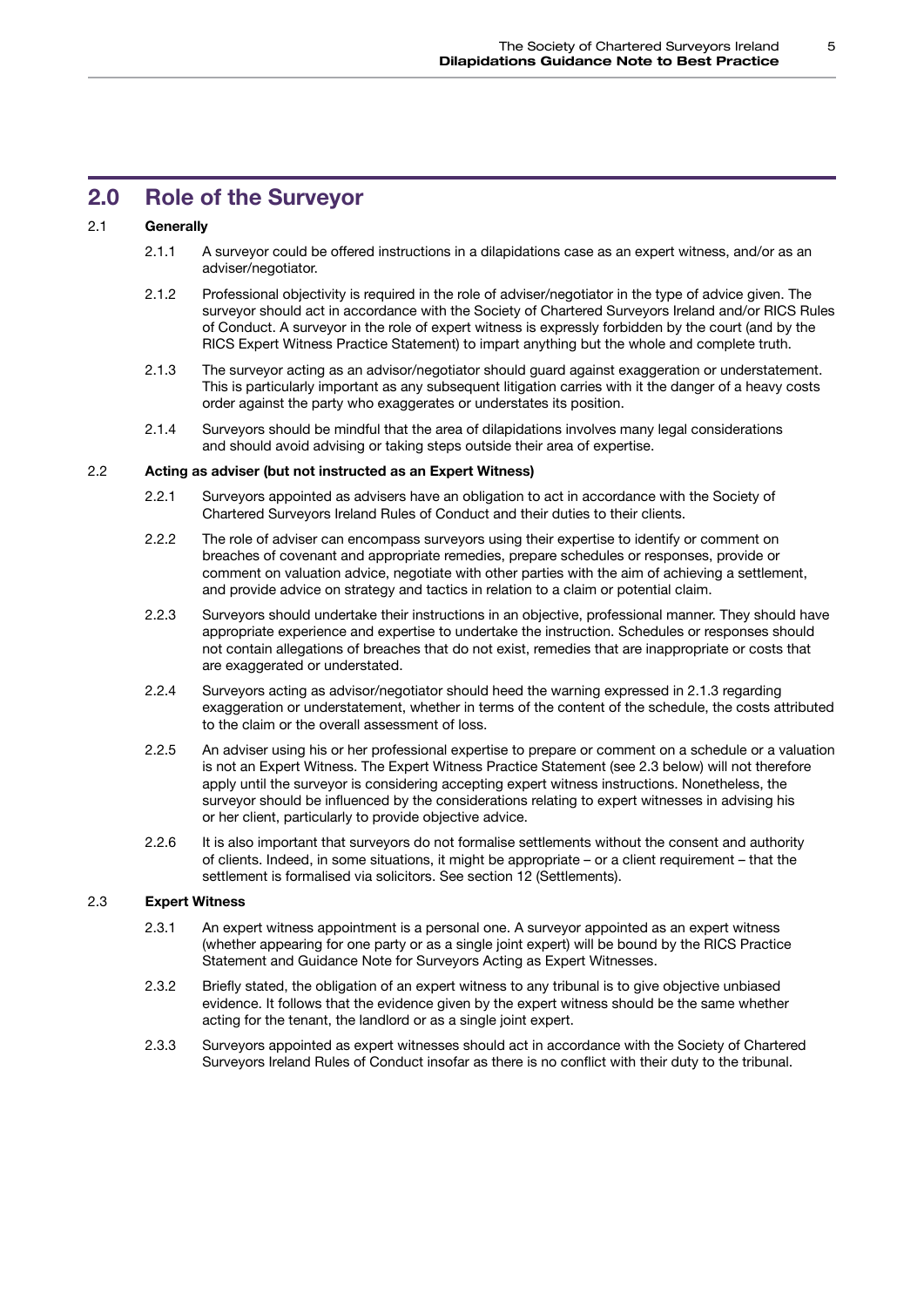### 3.0 Taking instructions

#### 3.1 Generally

- 3.1.1 Instructions relating to dilapidations should be taken in accordance with the Society of Chartered Surveyors Ireland Rules of Conduct. Particular regard should be paid to notification of terms and conditions of engagement to be provided in writing to the client. Instructions in dilapidations matters are no different in this respect from any other instruction.
- 3.1.2 Surveyors should bear in mind that, in addition to their duties to their clients, they have duties to the Society of Chartered Surveyors Ireland (in maintaining the reputation of the Society and complying with its rules). Surveyors will usually also have duties to any tribunals to which they give evidence.
- 3.1.3 Surveyors should inform clients of these additional duties.
- 3.1.4 Surveyors may want to consider with each client whether sub-consultants are required or may be required during the course of the instruction.

#### 3.2 Fees

- 3.2.1 Fees for undertaking dilapidations instructions are a matter of contractual agreement between surveyors and their clients.
- 3.2.2 Surveyors also have an obligation to set out the basis of their fees in such a way that clients are aware of any financial commitments they are making by instructing the surveyor.
- 3.2.3 As regards conditional/contingency fees for instructions to act as Expert Witness, surveyors should take note of the position and guidance set out in Surveyors Acting as Expert Witnesses (RICS Practice Statement and Guidance Note). It is the view that surveyors are prohibited, where the surveyor is acting as Expert Witness to accept an instruction on a contingency fee basis, unless the court gives permission.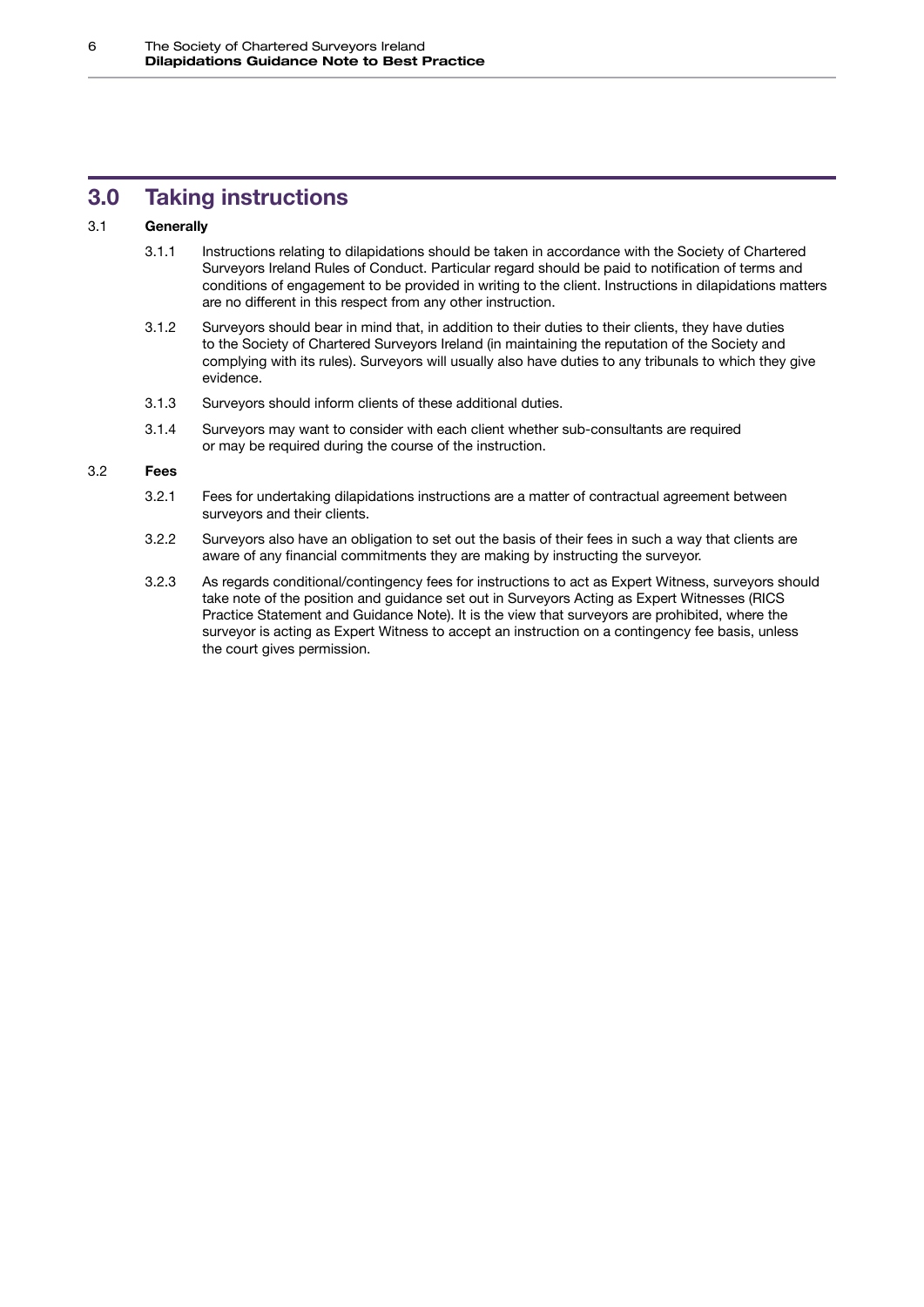### 4.0 The lease and other enquiries

- 4.1 The surveyor should obtain a copy of the relevant lease and other documentation with all plans and other attachments.
- 4.2 Additional information which might be necessary or desirable can include:
	- plans;
	- licences or other consents for alterations, with plans and specifications;
	- any agreement for lease (if intended to survive the grant of the lease);
	- assignments and licences to assign;
	- side letters or other written agreements;
	- schedules of condition, together with appropriate photographs;
	- inventories;
	- schedules of fixtures and fittings;
	- any applications for consent.
- 4.3 Surveyors should satisfy themselves that the documentation obtained is sufficient for them to discharge their instructions. Any questions as to authenticity need to be addressed to the client or the client's legal adviser. Ambiguities in the documents or in instructions should be clarified as they arise.
- 4.4 Surveyors should read and seek to understand the documentation to at least a sufficient extent to enable them to discharge their instructions. Surveyors who are uncertain about any item contained in the document, such as the interpretation of a particular covenant or the extent of the property, should bring the matter to the attention of the client or the client's legal advisers.
- 4.5 Particular lease clauses to which the surveyor will refer include those listed below.

#### 4.5.1 Demise

Generally a tenant's obligations are limited to the property that has been demised to it. Further, a landlord's obligation to repair, if there is one, will usually be limited to those areas not required to be repaired by the tenant. The surveyor should understand what is the physical subject matter of the relevant covenants.

#### 4.5.2 Repair

Repairing covenants vary widely. Some covenants say nothing more than that the property is to be kept in good repair. Others, prepared using the 'torrential' form of drafting, contain a long list of additional requirements, such as to uphold, maintain, rebuild, renew, amend, etc. In whatever manner the covenant is drafted, its scope should be understood thoroughly.

#### 4.5.3 Decoration

If there is an obligation to decorate, it might be contained in a separate covenant or might be included as part of the repair covenant. It is usual, but by no means universal, for there to be an obligation to decorate at specific intervals or on particular dates during the term, as well as within some period (usually specified) shortly before the end of the term.

#### 4.5.4 Alterations and reinstatement

The surveyor should have regard to both the lease and any licences for alterations when considering the question of alterations and reinstatement. Either or both documents might contain provisions relevant to the surveyor's instructions. An obligation to reinstate lawful alterations will only arise if there is express provision in the lease or licence which may or may not require prior notice to be served. If there is a requirement for prior notice, that notice must be served in compliance with any associated conditions if the obligation is to be enforceable.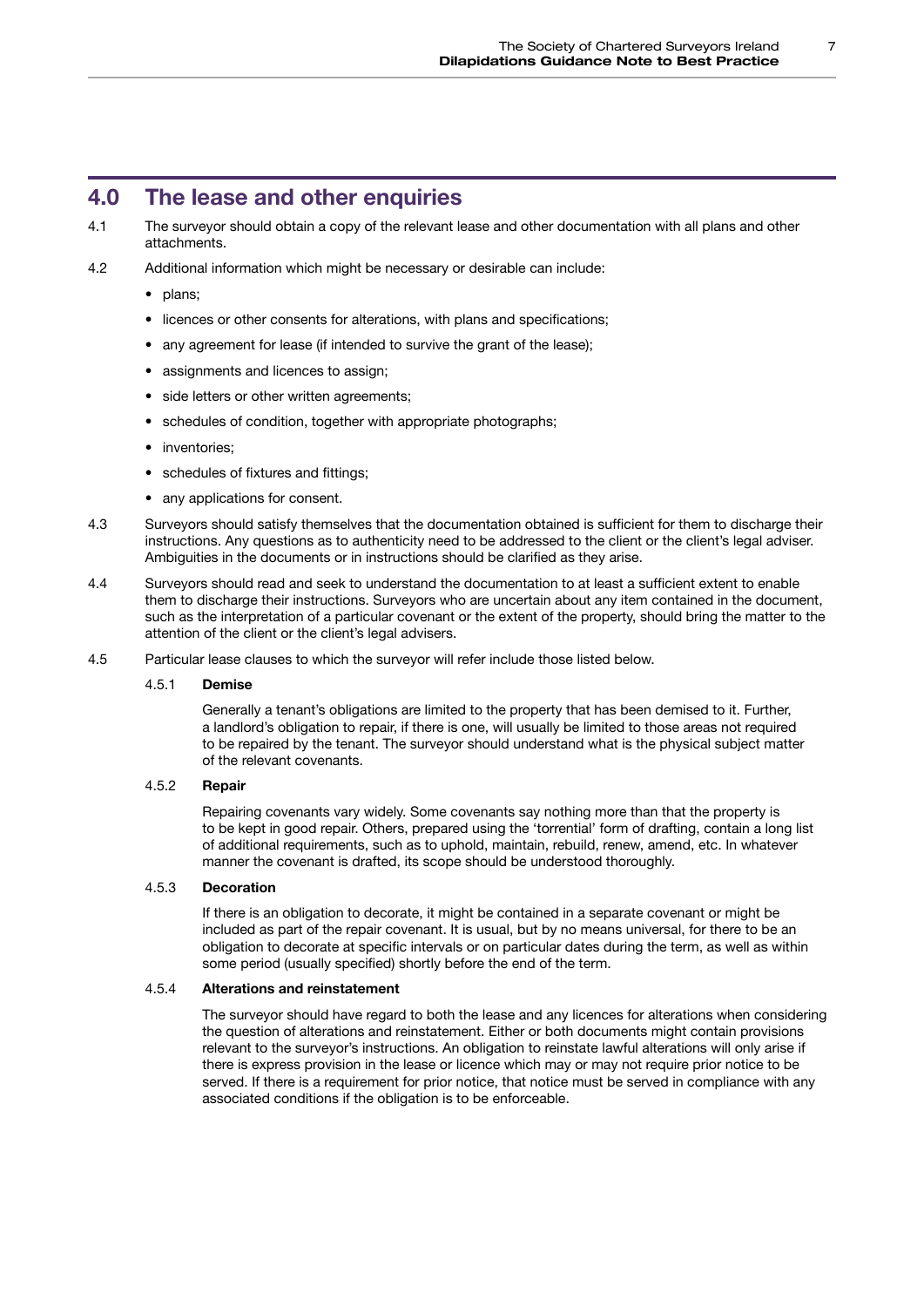#### 4.5.5 Yielding up

The 'yield up' clause might simply require the property to be yielded up in accordance with the lease covenants. It might, however, impose a different set of obligations (e.g. complete recarpeting regardless of the condition of the existing carpeting). If the clause is relevant to the surveyor's instructions, that is to say, the lease is shortly to end or has ended, the clause should be considered carefully.

#### 4.5.6 Statutory obligations

Leases normally include covenants requiring the tenant to comply with and carry out works required by the provisions of any relevant statute or regulation. Many statutory obligations (e.g. fire regulations) arise only in respect of occupied premises and are not often applicable retrospectively. The surveyor should consider, not just the lease covenant, but the actual provisions of the relevant statute or regulation, or take legal advice on those provisions, if the surveyor believes they are relevant to his or her instructions.

#### 4.6 Recovery of fees

- 4.6.1 As a general principle, the fees incurred by a landlord for preparing and serving a schedule of dilapidations may be recovered from the tenant. Those fees can, be recovered pursuant to an express provision in the lease and The surveyor should consider the lease to see whether it contains an express recovery provision. In the absence of an express recovery, the landlord may well be able to recover the costs if the tenant has made no reasonable attempts to comply with their repairing obligations throughout the course of the lease and the landlord is forced into a situation of having to engage professional advice in seeking compliance with the lease covenants.
- 4.6.2 With regard to negotiation fees, if no litigation is commenced and the lease contains no express provision regarding the recovery by the landlord of such fees (as is often the case), then, if the landlord is to make recovery of those fees, they will need to be dealt with as part of the settlement agreement. If, however, litigation is commenced, on the conclusion of the substantive proceedings it would be open to the landlord to seek an order from the court to allow it to recover its negotiation fees.
- 4.6.3 As to the amount of those negotiation fees, it is common to see as part of a landlord's claim (prior to the commencement of any negotiations) an entry for negotiation fees, however these are calculated. Unless the lease expressly provides for recovery on that basis, such claims should be avoided as the fees claimed may bear little or no relationship to the amount of work actually undertaken for which the tenant could reasonably be held to be liable. It is better practice to state that the landlord's claim for negotiation fees are 'to be assessed' or, if a specific figure is included, to state that the figure is an estimate based upon an anticipated level of work.
- 4.6.4 Other fees might be recoverable, either under the terms of the lease, as consequential losses, or as litigation costs.

#### 4.7 Schedules of condition

4.7.1 The usual purpose of a schedule of condition, when attached to a lease, is to modify or clarify the repairing obligation. There is no standard approach for dealing with such schedules. All that can be said is that the surveyor should consider carefully the drafting of the schedule which should comprise purely statements of fact and should be backed up with photographs and the references to it in the body of the lease. If there is any uncertainty as to its application to the surveyor's instructions, the client should be informed of the need for legal input.

#### 4.8 Other Enquiries

- 4.8.1 The other investigations that should be made, and documents gathered, by the surveyor might, depending on the nature of the client's instructions, include the following:
	- current or historic planning consents and the planning environment;
	- statutory notices relating to the property;
	- original or current letting or investment sale details;
	- the landlord's intentions for the property at, or shortly after, the termination of the tenancy (this might include details of works proposed to the premises); and
	- evidence of rental values and yields.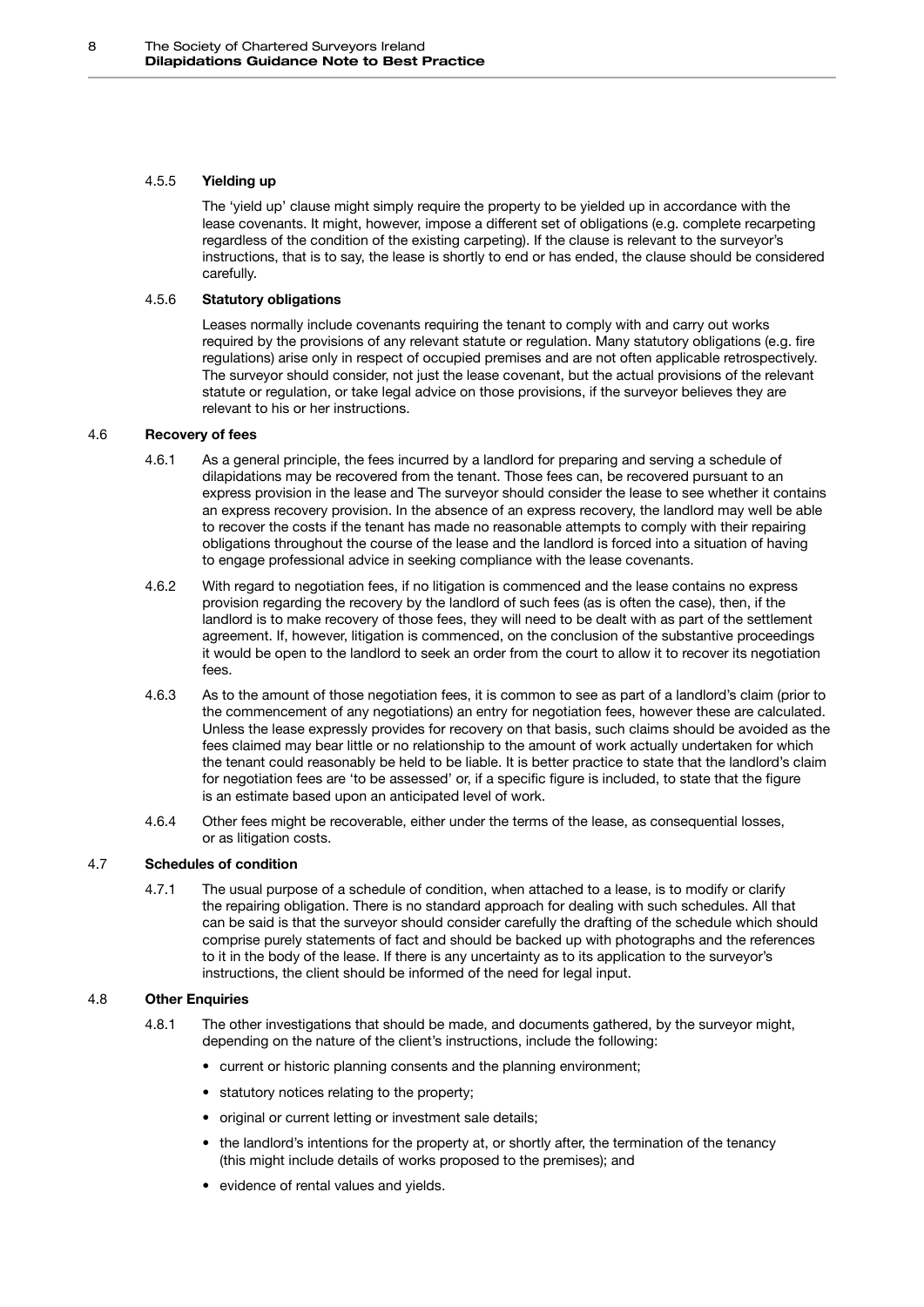### 5.0 Inspection

- 5.1 Whenever an inspection is to be undertaken before the lease expires, whether the tenant is in occupation or not, a landlord's surveyor should comply with the terms of the lease when making arrangements for access. (NB: A surveyor who is instructed in connection with a forfeiture situation should check with the client or the client's legal advisers before making access arrangements, to ensure that no issue of waiver of forfeiture rights will arise from making such arrangements.)
- 5.2 Surveyors are advised to acquaint themselves with RICS guidance relating to inspecting property.
- 5.3 It is generally appropriate for an independent inspection to be undertaken on behalf of each party initially, although at least one subsequent joint inspection is normally advisable as part of the negotiation dialogue.
- 5.4 It is advisable for the surveyor, at the time of the initial inspection, to note the general standard of repair in the locality and whether similar properties are empty or boarded up. It is also advisable to note any changes to the nature of the area since the lease was granted. The information might be relevant to the assessment of the scope and standard of repair and also to matters relating to the diminution in the value of the landlord's reversion discussed later. See section 7 (Claims at the end of the term).
- 5.5 The inspection should be sufficiently thorough to enable an accurate record of the relevant breaches to be ascertained. The information recorded should also include all necessary data to allow costs to be calculated. All site notes, measurements or other transcriptions should be retained. When relevant, sketches should be made and photographs taken. It is recommended that these be cross-referenced to the schedule and dated. If a video record is made, the same would apply.
- 5.6 Further specialist input might be required from, for example, a consultant engineer or quantity surveyor. The surveyor can facilitate the process, liaising with the client and the consultant(s) concerned as necessary. It is recommended that the surveyor advise the client of the importance of ensuring that the consultants' instructions are consistent with those of the surveyor and that the documentation produced by the consultants is similarly consistent.
- 5.7 A note might need to be made where further investigation or opening up is required. When this is justified, the agreement of the client and, where appropriate, the tenant should be obtained, together with the extent of making good. It should be noted that, if no breaches are discovered, then the cost of specialist inspections might not be recoverable as part of the claim.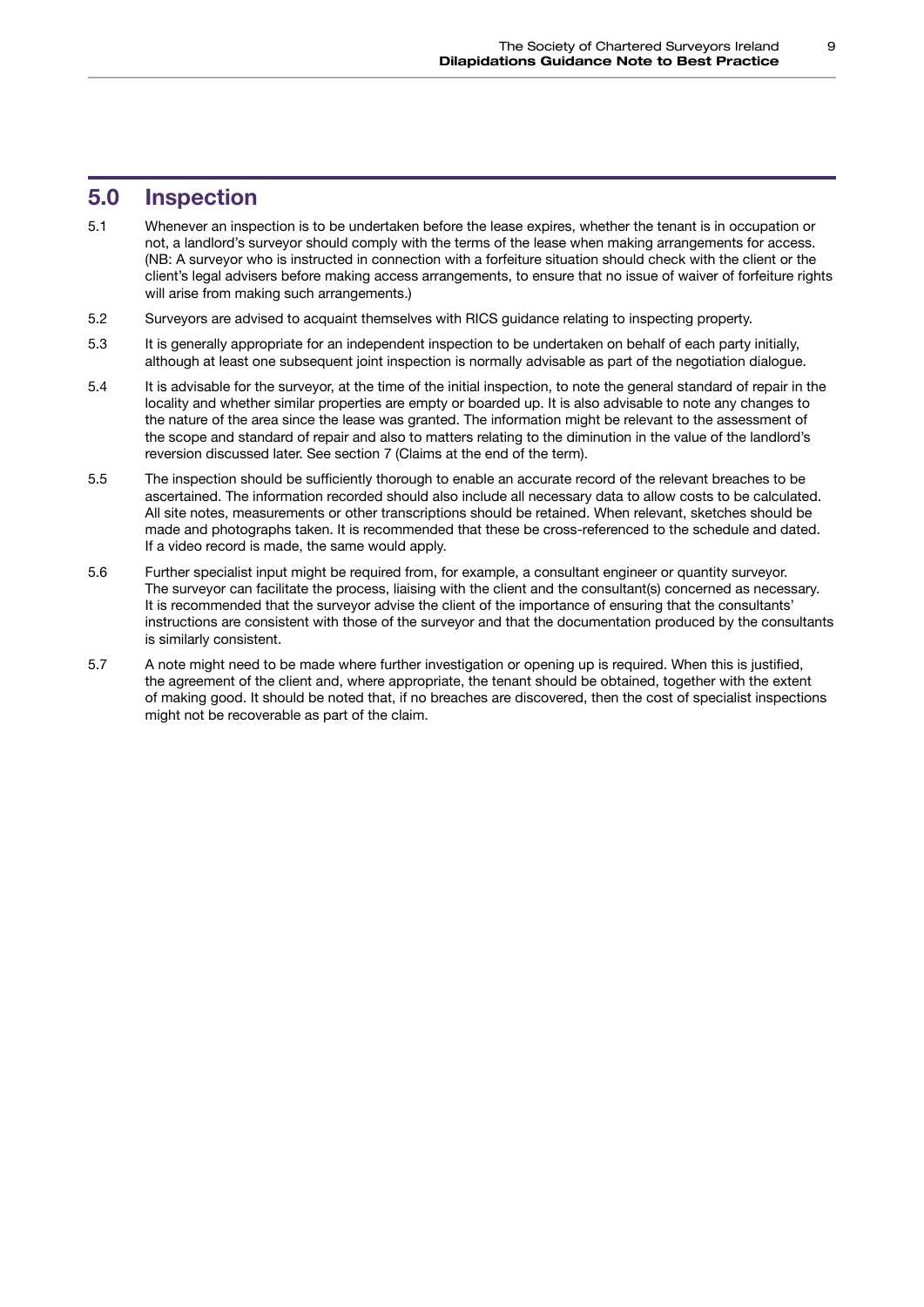### 6.0 The schedule

- 6.1 Schedules are a statement of breaches of covenant. A schedule could be required in each of the situations covered by this guidance note and listed in 1.7 above. Whilst the format will vary depending on the precise situation, schedules should contain these details:
	- the contract, lease or covenant alleged to be breached; and
	- the nature of the alleged breach.
	- the action required to address the breach.
- 6.2 Considerations specific to particular uses of schedules in different scenarios are dealt with in the relevant sections of this guidance note. The following are general points.

#### 6.3 Layout and format

- 6.3.1 Scheduled items could be best sorted into sections relating to the type of covenant alleged to have been breached, such as items of repair, decoration, reinstatement and statutory compliance, or other systematic manner, such as for example element/location. The Schedule should identify any notices served by the landlord requiring reinstatement works to be undertaken.
- 6.3.2 Schedules for claims at the end of the term would normally contain the following columns:
	- an itemised numbered reference;
	- the relevant clause of the lease or other document;
	- the breach alleged;
	- the remedy required; and
	- the cost of the remedy.
- 6.3.3 The columns in other schedules can vary depending on the purpose of the schedule.
- 6.3.4 An example of a schedule of dilapidations is attached at Appendix B.

#### 6.4 Costing

- 6.4.1 The schedule of dilapidations should be costed if it is anticipated that the appropriate remedy is damages. There will also be other situations where the parties will require costing of the schedule. In any such case, the schedule should be priced with due reference to reliable and appropriate cost information which is available from a number of sources, for example:
	- Recognised pricebooks (to which the appropriate regional variations should be applied if relevant);
	- relevant and recent tender price information (on projects of a similar nature and size to that envisaged by the claim); and
	- the result of a consultation with and assistance from a contractor (which could be conducted on the basis of a full specification of works derived from the schedule of dilapidations).
- 6.4.2 Pricing should be undertaken in sufficient detail to enable an itemised breakdown of the costs to be provided in the event that the recipient of the claim challenges the quantum.
- 6.4.3 For larger and more complicated claims it could be appropriate for the client to engage a quantity surveyor to undertake the pricing process, the cost of which might be recoverable as part of the cost of preparing the schedule, if preparation costs are themselves recoverable (see 4.6 above).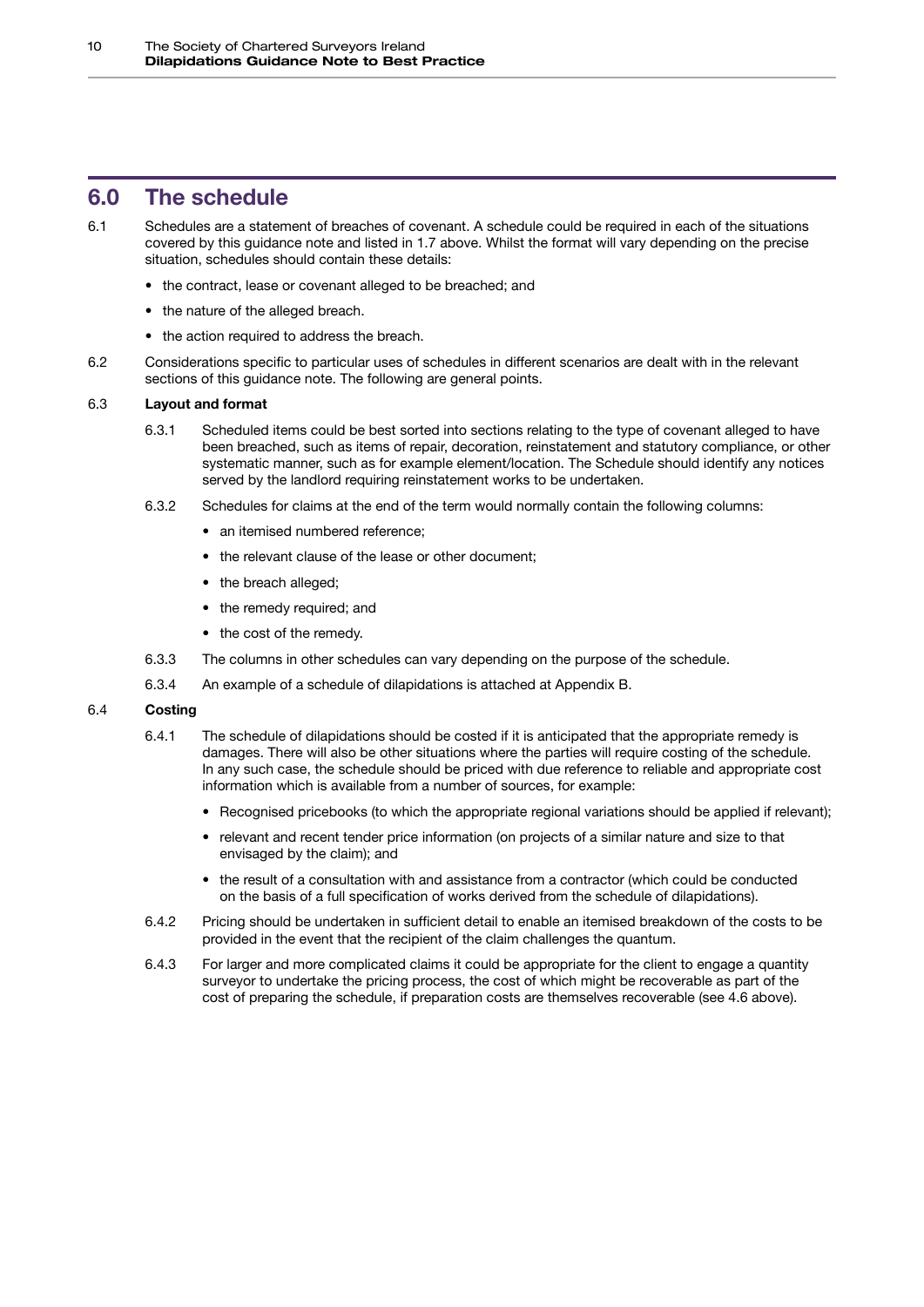#### 6.5 Service

- 6.5.1 The claimant's solicitors will usually formally 'serve' the schedule of dilapidations, perhaps because legal and statutory formalities apply.
- 6.5.2 Where formal 'service' is not necessary it can be quite acceptable for the landlord's surveyor to simply issue this document on a client's behalf. In such instances, surveyors should advise clients to satisfy themselves by consultation with their solicitors that the formal route is not required. In each case, confirmation should be obtained from the client of the address to which the schedule should be sent.

### 6.6 The schedule in discussions

- 6.6.1 In most instances, the claim is discussed between the parties with a view to reaching a negotiated settlement. By adding additional columns to the schedule both parties can record their respective positions thereby developing it into a Scott Schedule.
- 6.6.2 An example of a Scott Schedule is attached at Appendix D.
- 6.6.3 During the course of dialogue, the tenant's surveyor can generally state his or her position on the above basis by use of the columns entitled 'tenant's comments' and 'tenant's costs'. Thereafter, the construction of any subsequent schedules will be largely a matter of common sense, reflecting how the surveyors agree the dialogue should be recorded in the interests of narrowing the issues between them.

#### 6.7 The schedule in proceedings

- 6.7.1 If the dispute is not resolved and proceedings are commenced, the claim is most likely to be based upon the schedules prepared by the surveyor. The version of the schedule is likely to be the one following discussions with the defendant so that the most up to date position is put before the tribunal. This is likely to be in Scott Schedule form so that the views of the defendant are also shown to the tribunal.
- 6.7.2 Surveyors should be aware of the wide scope of the courts' powers on costs. It is possible that the schedule originally served, or the original response will be compared with that forming the basis of the claim or defence and the finally determined liability. If the original schedule is found to be exaggerated, or the original response found to be understated, the offending party may be at risk of a punitive order on costs.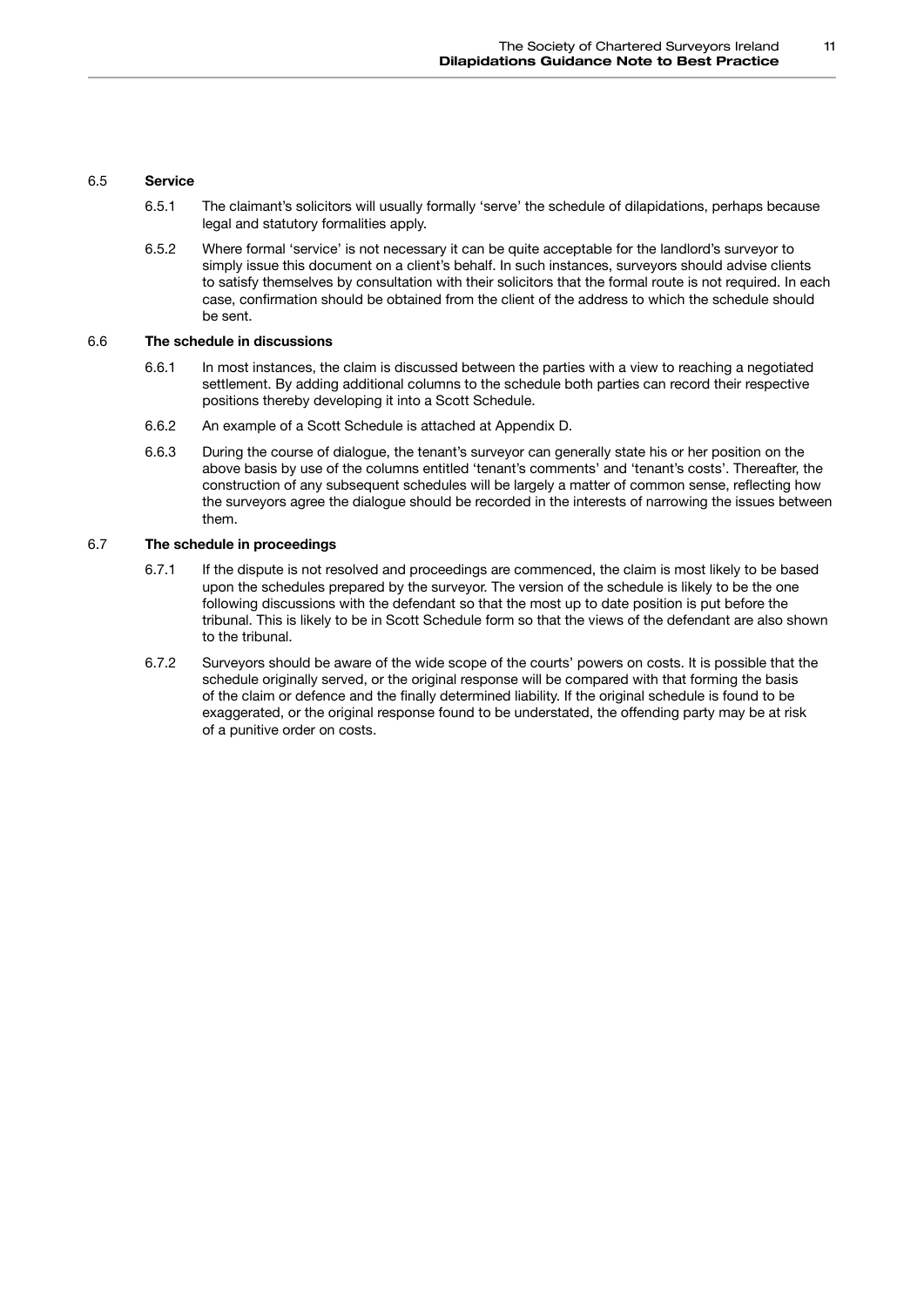### 7.0 Claims at the end of the term

- 7.1 Probably the most common dilapidations situation is where:
	- a lease has ended or is close to ending; and
	- the property has been, or it is anticipated that it will be, left in a condition below covenanted condition.
- 7.2 If the lease has already ended, the only remedy a landlord has is a claim for damages.
- 7.3 If the surveyor is instructed before the lease has ended, there can be alternative remedies available to the landlord. These alternatives are discussed in section 8 of this guidance note (Claims during the term). Further, there might be time for the tenant to comply with the terms of the lease. The surveyor should consider these alternative remedies, bearing in mind that damages will become the only remedy once the lease expires.
- 7.4 Schedules served by landlords in respect of claims at the end of the term are commonly known as 'terminal schedules' or 'final schedules'.

#### 7.5 Principles of damages

- 7.5.1 A landlord cannot recover more than its loss. The purpose of damages is to compensate an injured party for its loss; it is not to punish. That is the position regardless of the nature of the breach(es).
- 7.5.2 As a consequence of the common law and statutory positions described below, generally, the damages recovered by a landlord will be agreed or determined by reference to:
	- the cost of works:
	- the diminution in the value of the landlord's reversion; or
	- consequential costs
	- a combination of the above.
- 7.5.3 How that loss is assessed is discussed in section 7.6 below.
- 7.5.4 The common law position is that, where there has been a breach of the repair covenant, the normal measure of damages is the cost of repair.
- 7.5.5 Where there have been breaches of covenants other than the repair covenant, damages are usually assessed at common law by reference to the diminution in the value of the landlord's reversion but, in an appropriate case, can be assessed by reference to the cost of works.

#### 7.6 Assessment of loss

- 7.6.1 It is usual for the landlord's loss at the termination date of the lease to be assessed by reference to the cost of works. Whether the unadjusted cost of works properly reflects that loss will depend on a number of factors, including:
	- the landlord's intentions for the property;
	- whether the landlord has carried out, or intends to carry out, the works:
	- whether the property has potential for redevelopment or refurbishment;
	- the market for the property; and
	- what arrangements might be made with a new tenant.

The cost of repair figure might only be a starting point from which adjustments need to be made. Those adjustments are known by various names, including 'dilutive effects' and 'supersession'.

7.6.2 Adjustments to cost of works

Where the landlord has carried out, or intends to carry out, all the works that the tenant failed to complete, the cost of works could represent the landlord's loss and no adjustment might be required.

- 7.6.3 If, however, the landlord has not done and does not intend to do some or any of the works, the cost of works figure might not be a fair reflection of the landlord's loss. The reason for the landlord not doing the works and its intentions for the property might need to be examined. Its intention might be to do works that would have rendered valueless some or all of the items that the tenant failed to carry out and so those items would need to be removed from the schedule and the claim.
- 7.6.4 In an extreme case, if the landlord intends to demolish the property, few or no items will remain.
- 7.6.5 Where the property has potential for redevelopment or refurbishment, depending on the circumstances, items of work rendered valueless by this potential may need to be removed to arrive at a fair figure for the landlord's loss.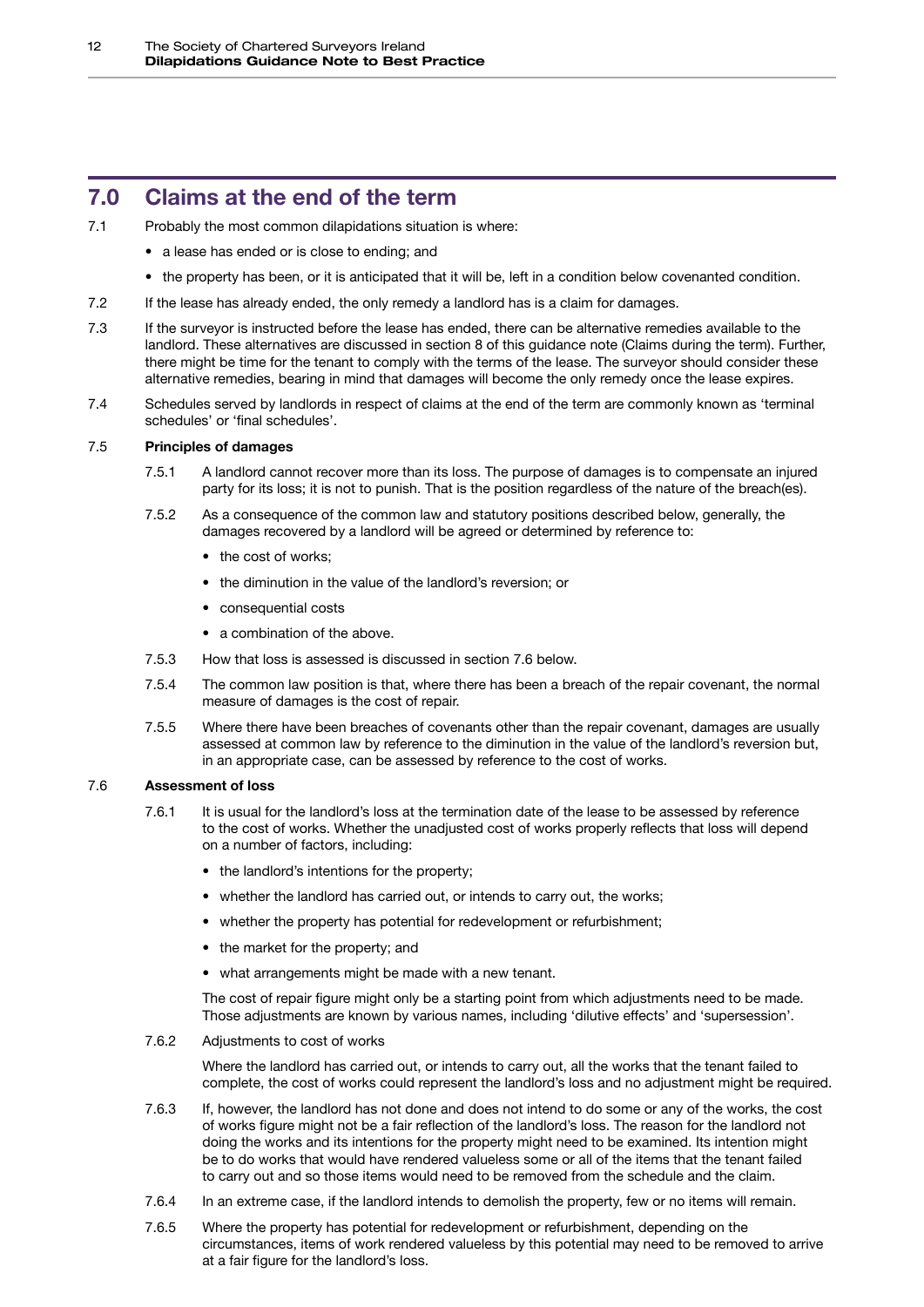- 7.6.6 Where there are several different ways of properly undertaking an item of work but the landlord undertakes or intends to undertake a method that is not the cheapest, there is a risk that the landlord will not be able to recover the full cost.
- 7.6.7 Where remedial work cannot be undertaken without some degree of betterment or improvement, the full cost will normally be recoverable by the landlord. However, where there are alternative methods, some of which involve betterment or improvement and some of which do not, it is likely that recovery will be limited to the cost of the methods that do not involve betterment.
- 7.6.8 Comparable method of assessment

If the appropriate evidence is available, the landlord's loss could be assessed by:

- ascertaining the market value of the property in the state in which it should have been left by the tenant pursuant to the covenants of the lease; and
- deducting from that the market value of the property in the actual condition in which it was left.

### 7.7 The lease, other documents and enquiries

- 7.7.1 The surveyor should obtain and consider the lease and other relevant documents as discussed in section 4 above. In particular, the yield up clause of the lease (see 4.5.5 above) should be considered.
- 7.7.2 For the reasons outlined in 7.6 above, the intentions of the landlord with regard to the premises at or shortly after the end of the term should be ascertained. It should be established, for example, whether the building is to be demolished or physically altered in any way and if so, in what manner.
- 7.7.3 For similar reasons, the property's potential for redevelopment or refurbishment should be looked into. Where appropriate enquiries should also be made of the local planning authority.

#### 7.8 Inspection

7.8.1 It is recommended that the guidance in section 5 above regarding inspections is followed. If the property is inspected before the end of the lease, it should be re-inspected at the end of the lease (see 7.9.4 below).

#### 7.9 Schedule

- 7.9.1 The guidance in section 6 above regarding schedules should be followed. The surveyor should consider, in particular, paragraph 6.3.1 as to separation of various breaches of covenant. An example of such a schedule of dilapidations is also included in this guidance note at Appendix B.
- 7.9.2 As a claim at the end of the term is a claim for damages, costings are essential. It is particularly important – and helpful to everyone concerned – if the claim represented by the schedule is fully summarised on a single sheet either at the beginning or the end of the schedule. Cross-references to sections of the schedule, if there is more than one section, are also useful.
- 7.9.3 Dialogue is inevitable on such claims, and the schedule should be structured so as to aid such dialogue.
- 7.9.4 It is common practice for an uncosted schedule to be prepared and served by the landlord on the tenant before the end of the term and then, following the expiration of the lease, for a costed schedule to be served. Surveyors should be mindful, however, of the following:
	- Which clauses of the lease are alleged to have been breached will depend on the time the schedule is served. Different covenants can easily apply during the term and at the end of the term.
	- The property should be re-surveyed at the end of the lease. The condition of the property set out in a schedule served before the end of the term might not be the same as the condition at the end of the term. The condition might be better (if, for example, the tenant has done some remedial work), the same, or worse (perhaps through further deterioration, or damage caused by the tenant's removal activity).
- 7.9.5 Where there are adjustments to the cost of repair for the reasons discussed in 7.6.2 to 7.6.7 above or for any other reason, then it will be helpful for those adjustments to be shown on an item-by-item basis. They could be recorded, perhaps by adding further columns to the schedule, such that the whole nature of the dispute can be considered on an item-by-item basis by the parties and, should the matter go so far, at trial.
- 7.9.6 Though the surveyor who prepares the schedule might exclude items from the final schedule that is served on the tenant for the reasons discussed in 7.6.2 to 7.6.7 above, it is recommended that he or she makes and keeps a note of all breaches of the lease, as that information might be needed for an assessment of the diminution in the value of the landlord's reversion. That information may also be relevant to the question of costs.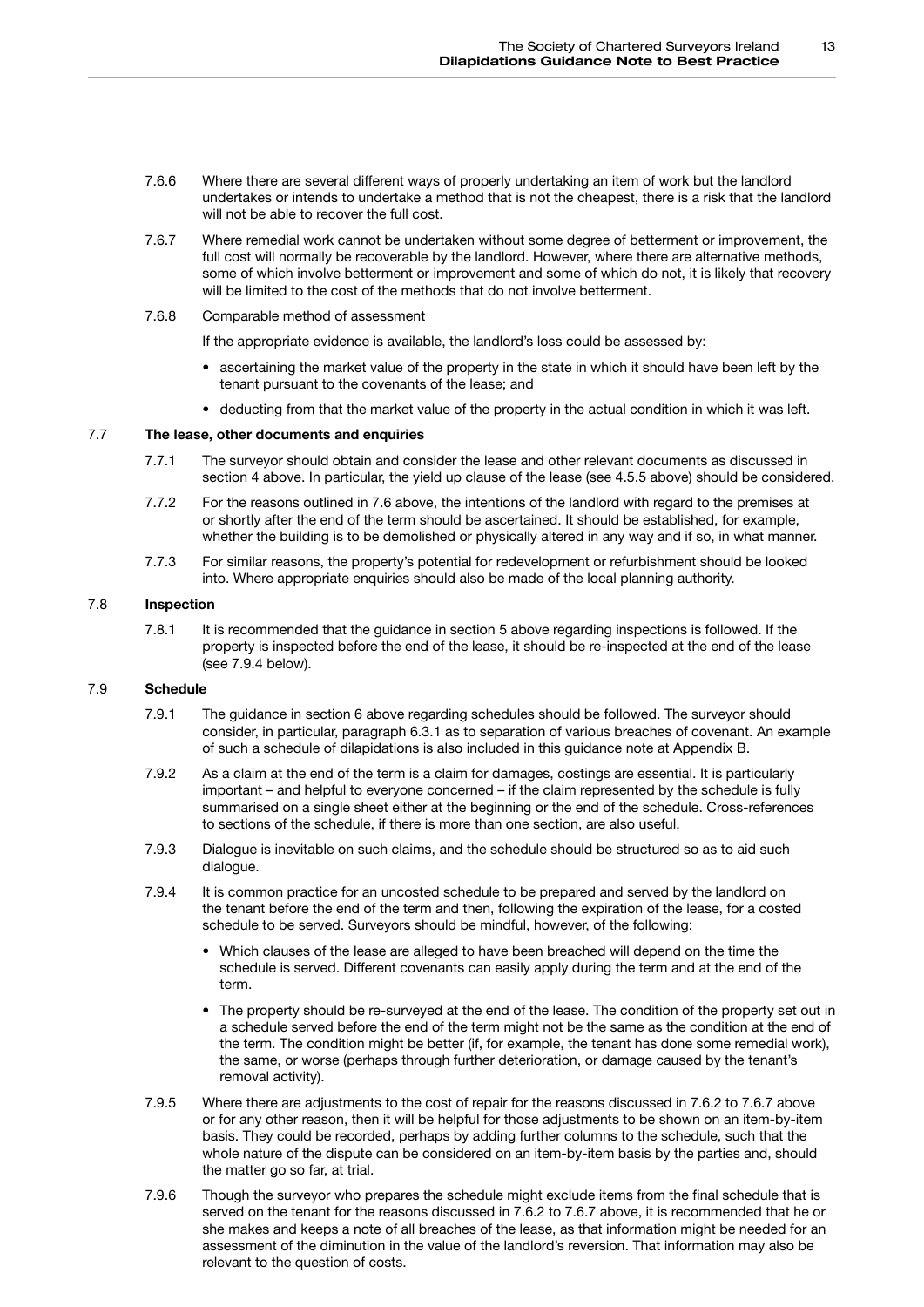#### 7.10 Surveyor's statement

- 7.10.1 The schedule should be signed by the surveyor preparing it. This can be given either by the surveyor in his or her own name or by the surveyor signing in his or her own name stating he or she does so 'for and on behalf of ' XX firm or company if appropriate.
- 7.10.2 The schedule should include a statement by the surveyor preparing it. The surveyor's statement should confirm that in the opinion of the surveyor all the works set out in the schedule are reasonably required in order to put the premises into the physical state required by the terms of the lease and any licences or other relevant documents, and, that full account has been taken of the landlord's intentions for the property at or shortly after the termination of the tenancy; and that the costs, if any, quoted for such works are reasonable.'
- 7.10.3 It is recommended that the surveyor asks the landlord for its intentions for the property in writing before making the signed statement (see 4.8.1 and 7.6.1 above), and that a written record of the reply is made and kept on file.
- 7.10.4 In giving a statement, the surveyor should make reference to any relevant information provided by the landlord or advice given by consultants such as valuers and quantity surveyors.
- 7.10.5 Before signing the statement if there is a concern as to the landlord's entitlement under the lease to pursue an item, whether in the body of the schedule or a consequential loss item, the surveyor should bring the matter to his or her client's attention and, if necessary, recommend that advice is sought from the client's solicitors.

#### 7.11 Consequential losses

- 7.11.1 Where relevant, the following consequential losses incurred might be added to the claim:
	- legal fees in connection with the service of the schedule;
	- administration of the work envisaged by the schedule;
	- VAT (see Appendix E);
	- holding costs expected to be incurred before re-letting or sale, as the case may be as a direct consequence of the works
	- loss of rent for a reasonable time period for of any works and during any additional marketing period required as a consequence;
	- rates liability for a reasonable time period to cover the duration of the works;
	- insurance, security, energy and cleaning costs not already reflected in the building works claim; for a reasonable time period to reflect the duration of the works.
	- Fees for the loss due to lack of service charge recoupment;
	- finance costs (including interest);

also:

- preparation of the schedule; and
- other fees of the surveyors (including fees relating to assessment of rent and diminution in value).

However, the ability to claim these losses could be subject to specific lease requirements.

#### 7.12 Statement of loss

- 7.12.1 The initial pre-action claim by the landlord for damages is a reference to the landlord's formal statement of what it considers it is owed in damages as representing its loss. That statement is made before proceedings are commenced. It is the starting point which may or may not lead to court proceedings. The expression 'the claim' is therefore not to be confused with the phrases 'particulars of claim' or 'claim form' which are documents used in court proceedings; the claim is a reference to the whole statement of the landlord's loss in advance of proceedings.
- 7.12.2 The landlord's claim for damages should include a full statement of what the landlord says it is owed for the schedule. It will usually consist of a costed schedule of dilapidations (endorsed by the surveyor preparing it, dealt with above in 7.10) and a summary of any consequential losses.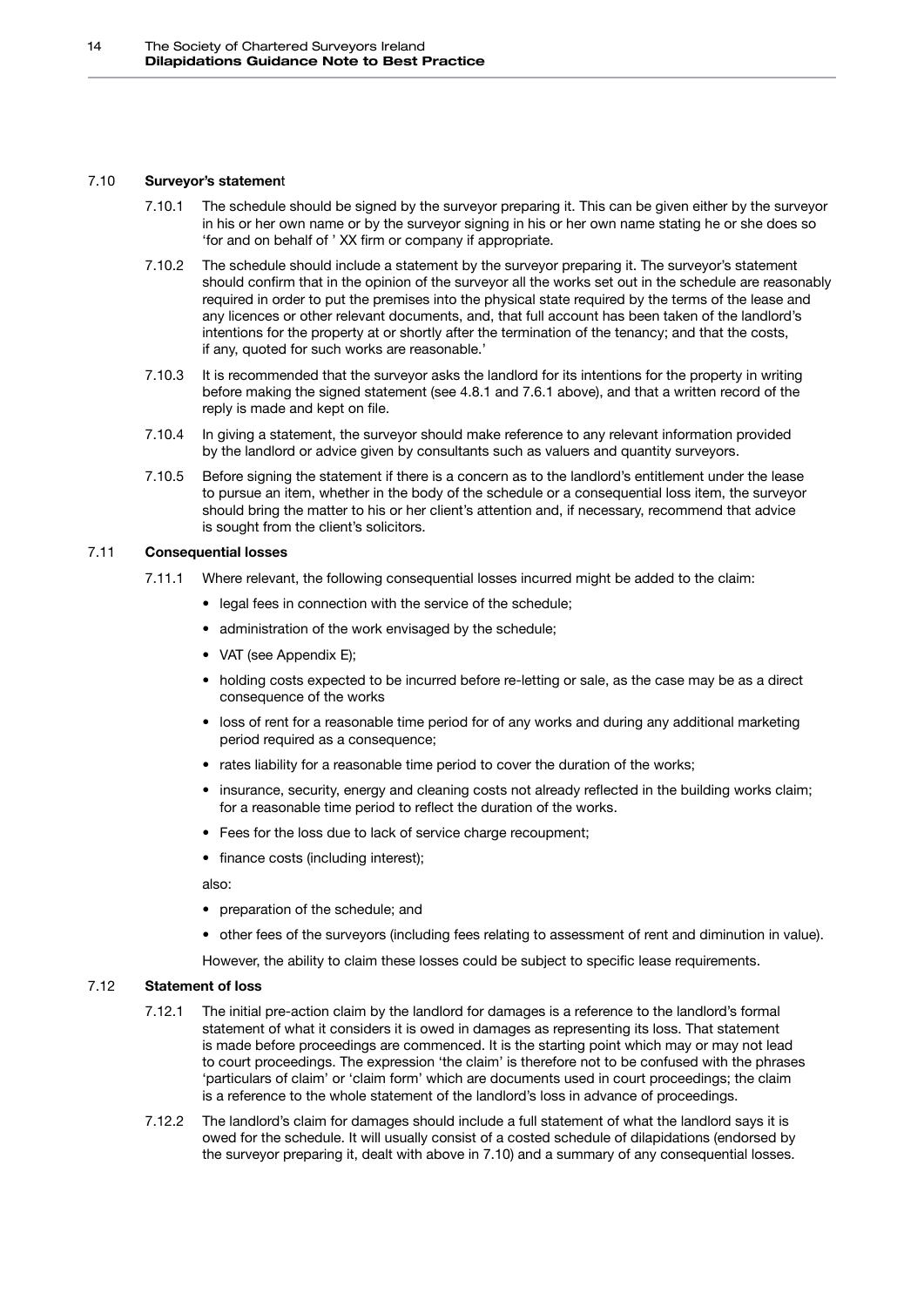#### 7.13 Service

7.13.1 The landlord's initial pre-action claim for damages is usually served on the tenant by the landlord's solicitors. There is generally no formal requirement in the lease for service in that manner, but the lease should be checked. In the absence of any such requirements, the landlord needs simply to convey the claim it is making to the tenant by an effective route.

#### 7.14 The response

7.14.1 In preparing a response, the tenant's surveyor should consider the factors and take many of the steps the landlord's surveyor should have considered and taken as discussed above. The standard of behaviour required of a surveyor is the same whether he or she acts for a landlord or tenant. Both surveyors should act in a reasonable, professional and timely manner.

#### 7.15 The Scott Schedule

- 7.15.1 The landlord's item-by-item claim schedule and the tenant's item-by-item response are usually brought together for ease of reference in a Scott Schedule.
- 7.15.2 The suggested structure of a Scott Schedule is set out in Appendix C and discussed above at 6.6. The Scott Schedule is indispensable as an aid to dialogue between parties in claims at the end of the term.

#### 7.16 Dialogue

- 7.16.1 Both the courts and the Society of Chartered Surveyors Ireland encourage dialogue between parties to a dispute. In order to achieve this, it is desirable that surveyors of like disciplines should meet during the course of the dispute, in order to clarify the nature of the dispute and if possible, to settle aspects of it.
- 7.16.2 Because of the high costs involved, it should be the parties' objective, as well as the courts', that the matter be settled instead of tried, if at all possible.

#### 7.17 Physical work versus damages

- 7.17.1 There might be advantages to both landlord and tenant in works being carried out by the tenant prior to the end of the term. From the landlord's perspective, it could be able to market the premises more speedily. Equally, a tenant who chooses to do the work during the term:
	- will have control of the actual works and the timetable for those works;
	- will probably avoid a claim for loss of rent and interest; and
	- might be able to recover VAT where the landlord cannot (see Appendix E).
- 7.17.2 After the lease has expired, the landlord has control. It will be able to dictate the quality and scope of the works (as far as the expired lease allows), as well as the timetable. The landlord can then recover its reasonable loss as damages.

#### 7.18 Court proceedings

7.18.1 Most dilapidations claims at the end of the term do not result in proceedings being issued. Normally the matter can be settled between the parties without that step being taken. Should matters go so far, however, once proceedings are issued, the surveyor will need to take his or her lead from the client's solicitors.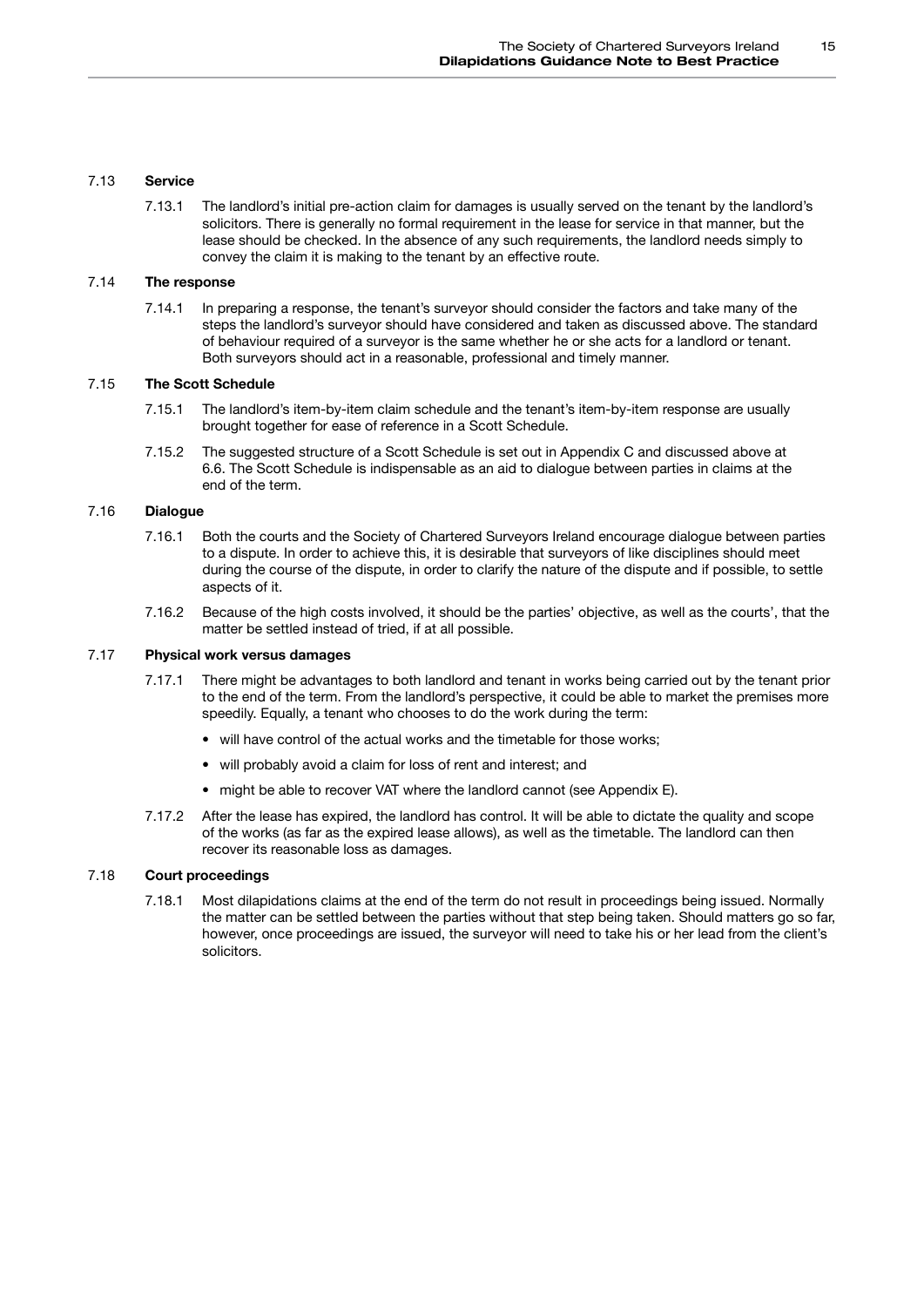### 8.0 Claims during the term

8.1 'Interim claims' is the name often given to claims that do not fall within the definition of claims at the end of the term. A better expression, for clarity of definition, is 'claims during the term'.

#### 8.2 The remedies available to a landlord pursuing a claim during the term can include:

- damages;
- forfeiture;
- entry to carry out the work, followed by a claim for costs; and
- specific performance.
- 8.3 The remedies of damages, forfeiture and entry to carry out the work are considered below.
- 8.4 The remedy of specific performance is beyond the scope of this guidance note. Legal advice should be taken in every case.

#### 8.5 Damages

- 8.5.1 As noted in 7.5.1 above, the purpose of damages is to compensate an injured party for its loss; it is not to punish.
- 8.5.2 With damages claims during the term, the common law position is that, whether there have been breaches of the repair covenant or other breaches of covenant, damages are usually assessed by reference to the diminution in the value of the landlord's reversion.
- 8.5.3 Where the lease has some time to run before its expiration, the landlord might have some difficulty in establishing any substantial diminution. Exceptions to this can include situations where the landlord owns other nearby or adjoining properties which are being devalued or endangered by the tenant's breaches.

#### 8.6 Forfeiture

- 8.6.1 The remedy of forfeiture, if successfully pursued, results in the lease coming to an end. This is a complex area. Consequently, it is strongly recommended that legal advice should be obtained.
- 8.6.2 A landlord cannot forfeit a lease for a tenant's non-compliance with its covenants unless:
	- the lease contains a forfeiture clause;
	- the landlord has served a valid notice pursuant to section 14 of the Conveyancing and Law of Property Act 1881 on the tenant;
	- a reasonable period of time has expired since service of the section 14 notice; and
	- the tenant has not complied with the section 14 notice during that time.
- 8.6.3 Additional restrictions apply to the forfeiture of residential long leases.
- 8.6.4 The right to forfeit can be lost or waived by a landlord if it or its agents, after becoming aware of the relevant breach, take any step that unequivocally recognises the continuing existence of the lease, such as demanding or accepting rent. The issue of waiver might not be relevant to a continuing breach (such as of a repair covenant) but might be of importance where there has been a once-andfor-all breach (such as making alterations without the requisite consent).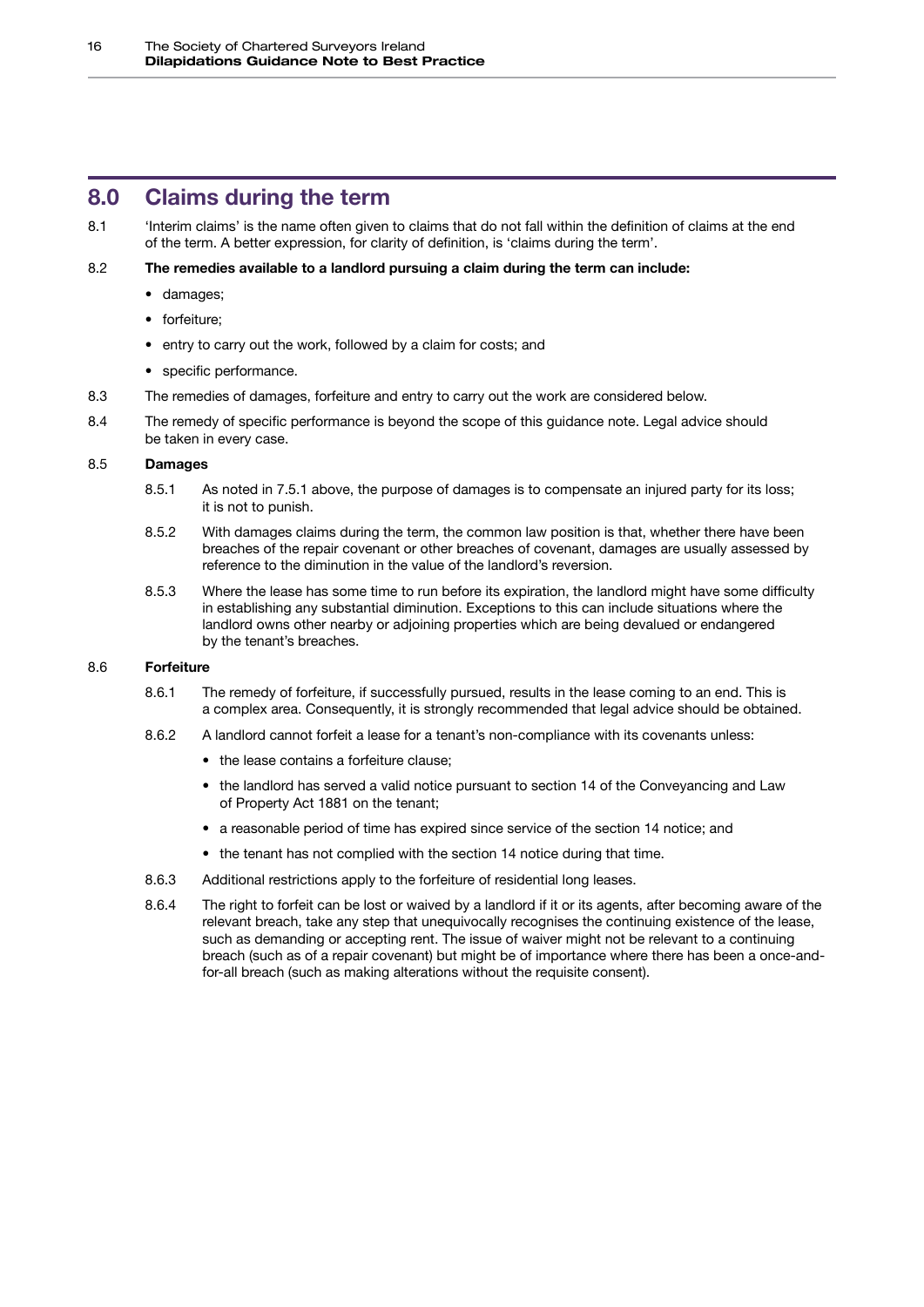#### 8.7 Entry to undertake remedial works

- 8.7.1 Many leases contain a right for the landlord to enter the property without the consent of the tenant to undertake works the tenant should have carried out (i.e. where the tenant is in default of its obligations).
- 8.7.2 These clauses are usually very specific about the circumstances under which landlords can operate the rights they contain (such as notice periods for landlord's inspections) and what works are to be undertaken should breaches of covenant be found.
- 8.7.3 Extreme caution is required when using these clauses. Incorrect application by a landlord can lead to counterclaims from the tenant for trespass and breach of quiet enjoyment. Consequently, it is strongly recommended that legal advice is obtained regarding their use.
- 8.7.4 Usually, the landlord is entitled to enter the property (subject to specific notice requirements) and to take a record or schedule of the breaches of covenant and then to serve notice of those breaches on the tenant. It is essential that only the breaches allowed for by the clause are scheduled and no others. If the clause only refers to breaches of repairing covenant, only items of repair can be included in the schedule. Incorporation of inappropriate breaches could invalidate later steps under the clause.
- 8.7.5 Once notice has been served on the tenant, there is usually a specific time period for the tenant to undertake the works. Again, this time period can vary, as can the obligation to complete or commence the works.
- 8.7.6 If, at the end of the designated time period, the tenant has not undertaken the works set out in the landlord's notice, the landlord is entitled to enter the property and undertake the works itself. The works are only those set out in the landlord's notice in accordance with the terms of the lease.

#### 8.8 Instructions

- 8.8.1 Refer to section 3 (Taking instructions) above.
- 8.8.2 On being instructed by a party in connection with a claim during the term, the surveyor should also ascertain the remedy or remedies being contemplated or pursued by the landlord and the role the surveyor is to play in pursuing/defending against that remedy/those remedies.

#### 8.9 The lease, other documents and enquiries

- 8.9.1 Refer to section 4 (The lease and other enquiries) above.
- 8.9.2 Where the landlord is pursuing forfeiture as a remedy, particular note should be made of the forfeiture clause and circumstances in which forfeiture is permitted.
- 8.9.3 Where the landlord is pursuing a remedy under an entry to repair clause, the terms of the clause should be considered carefully for the reasons set out in 8.7 above.
- 8.9.4 Any issues of interpretation should be referred to the client's solicitors.

#### 8.10 Inspection

- 8.10.1 Refer to section 5 (Inspection) above.
- 8.10.2 Surveyors instructed by landlords pursuing forfeiture are reminded in particular of the warning given in 5.1 above about waiver of forfeiture rights.
- 8.10.3 If the landlord is pursuing a remedy under an entry to repair clause, the surveyor should follow precisely the procedural steps and timings set out in the lease concerning inspections.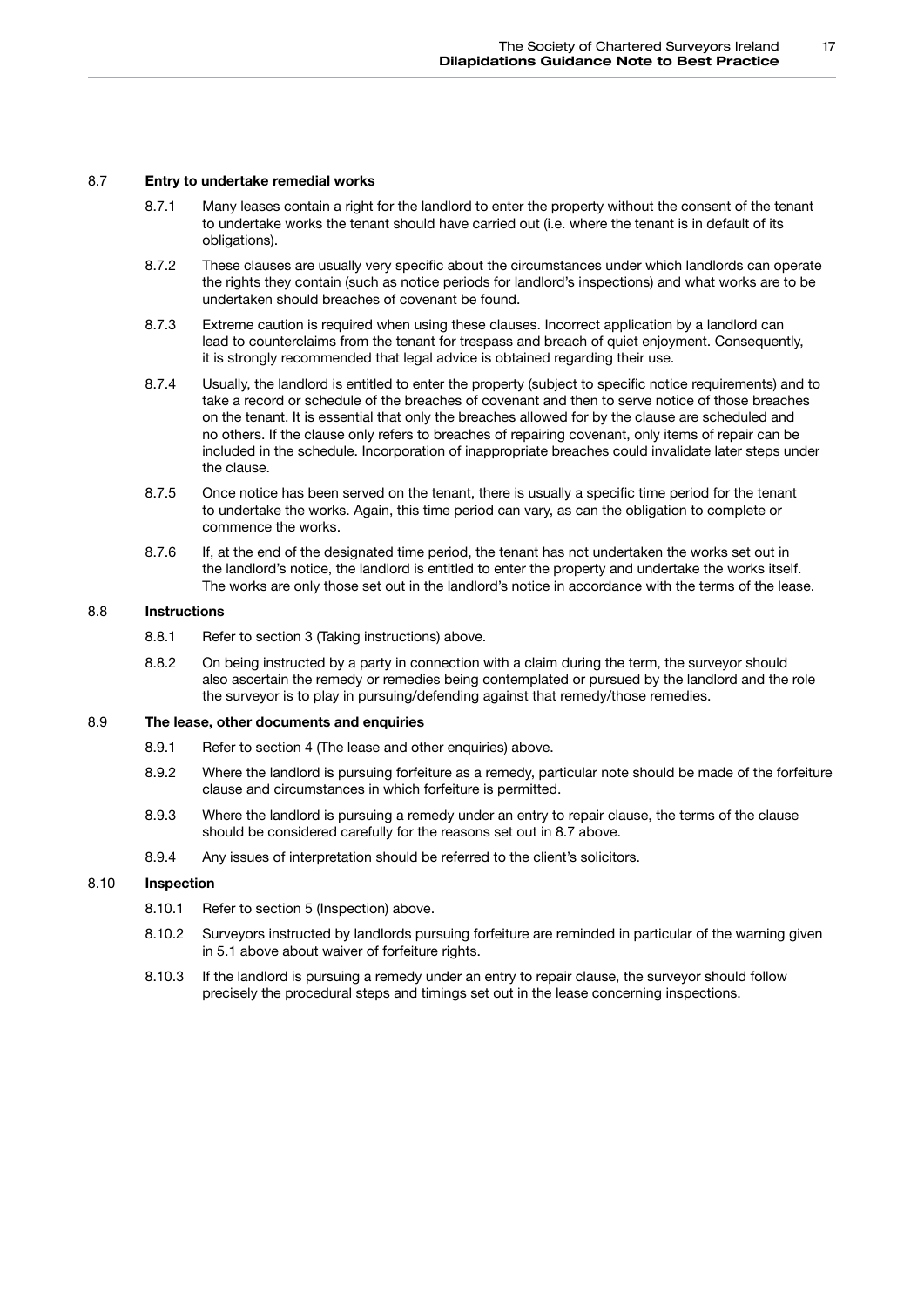#### 8.11 Schedule

8.11.1 Refer to section 6 (The schedule) above.

- 8.11.2 The schedule, where damages and/or forfeiture are being pursued, should set out the breach. The remedial work can also be set out.
- 8.11.3 Where the schedule is produced pursuant to an entry to repair clause, it is similarly likely to be a requirement that breaches be specified rather than the remedy. Regardless of the manner in which the clause is drafted, though, its requirements should be closely followed.
- 8.11.4 Only if damages are being pursued is it likely to be appropriate for the schedule to be costed and, even then, the costs of works might bear little resemblance to the loss that the landlord has suffered, particularly if the lease has some time to run (see 8.6 above).

#### 8.12 Service

8.12.1 It is very likely that, where forfeiture or an entry to repair remedy is being pursued, formal notice provisions will apply. Service should therefore be undertaken by the client's solicitors.

#### 8.13 Response

In preparing a response, the tenant's surveyor should consider the factors, and take many of the steps, that the landlord's surveyor should have considered, and taken, as discussed above.

#### 8.14 Undertaking the work

The tenant might consider undertaking the work to minimise the claim against it or to avoid losing the lease altogether. The surveyor should review the discussion at 7.17 above, which sets out some of the relevant considerations, and should advise his or her client on the possible advantages and disadvantages of undertaking the work.

#### 8.15 Subsequent steps

The subsequent course of the dispute depends on the remedy being pursued by the landlord. If the landlord is pursuing a damages claim, the parties' surveyors might be able to negotiate a settlement without the (further) need for the involvement of solicitors other than, possibly, to document any settlement reached. By contrast, if forfeiture or the use of an entry to repair clause is being pursued, the tenant's reaction to the threatened use of the remedy could require legal advice, as could the manner in which the remedy is to be implemented.

#### 8.16 Court proceedings

Most claims do not result in proceedings being issued. Normally the matter can be settled between the parties without that step being taken. Should matters go so far, however, once proceedings are issued the surveyor will need to take his or her lead from the client's solicitors.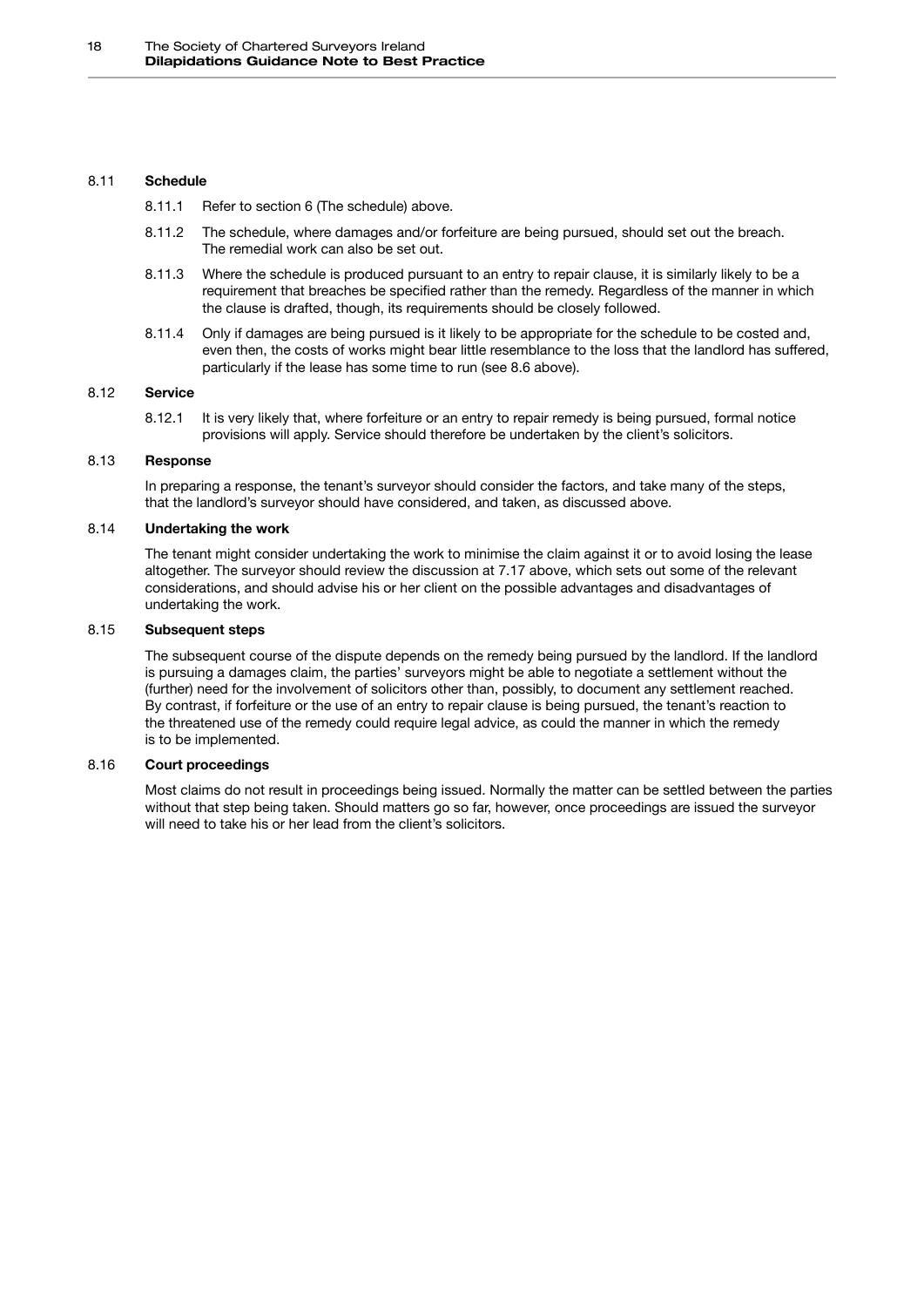### 9.0 Break clauses

- 9.1 Many leases contain clauses giving either landlord or tenant the right to determine the lease before the end of the contractual term. These are also known as options to determine or, more commonly, break clauses.
- 9.2 It is strongly recommended that legal advice be obtained when dealing with a break clause.
- 9.3 Any conditions relating to the exercise of a break must be complied with for the break clause to operate. It is for the party operating the break clause to ensure it has complied with the relevant conditions.

#### 9.4 Conditions often found in leases include the following:

- Service of a period of notice. Time can be of the essence when dealing with notice periods. Further, some time periods are precise and specify a particular date by which notice must be served, others give a minimum period of notice such as 'not less than six months'.
- Payment of a premium. This obligation could vary in application and could specify either a fixed amount or the method of calculating the amount, such as 'six months' rent'.
- Providing vacant possession. This is an obligation on a tenant-operated break clause. Provision of vacant possession implies removal of all tenant's chattels. It is essential that all chattels are removed, and what constitutes a chattel will require careful consideration.
- Compliance with lease obligations. This is an obligation on a tenant-operated break clause. The requirements of this clause can vary, so careful reading is required. For example, if full compliance is required there can be no subsisting breaches on the option date. If compliance is qualified in any way, or compliance only with specific covenants is required, whilst the scope/standard might not be so onerous, it is nevertheless recommended that the highest standards are applied when undertaking works.
- 9.5 If one or more of the conditions attached to a break are not satisfied, the lease will continue past the break date, unless the parties agree otherwise.
- 9.6 For the surveyor advising on the physical condition of the property, providing vacant possession and compliance with lease obligations are the more relevant considerations. These should be considered in conjunction with the solicitors advising on the legal matters. It is recommended that advice be sought if there is any uncertainty over the obligations or conditions.

#### 9.7 Instruction, lease, enquiries and inspection

- 9.7.1 It is strongly recommended that a surveyor, on being instructed in connection with a break clause, immediately obtains and reads the lease to make him or herself aware of any relevant time limits and conditions. Many negligence actions have arisen from professional advisers failing to spot such time limits or conditions through not reviewing the lease at an early stage. Extreme care should be taken to ensure that the interplay between the legal position, the landlord's objectives and the physical state of the building is handled correctly; legal advice should be sought on every occasion.
- 9.7.2 The objectives of the client with regard to the break and the property should also be ascertained, as should the objectives of the other party, insofar as the client is aware of them.
- 9.7.3 The further steps that are taken by the surveyor will very much depend on the objectives of the client and the client's preferred strategy for dealing with the break. It may or may not be in the client's best interest for the surveyor to inspect the property, to make enquiries of his or her counterpart at an early stage, or to produce a schedule. No steps of this nature should be taken without legal advice.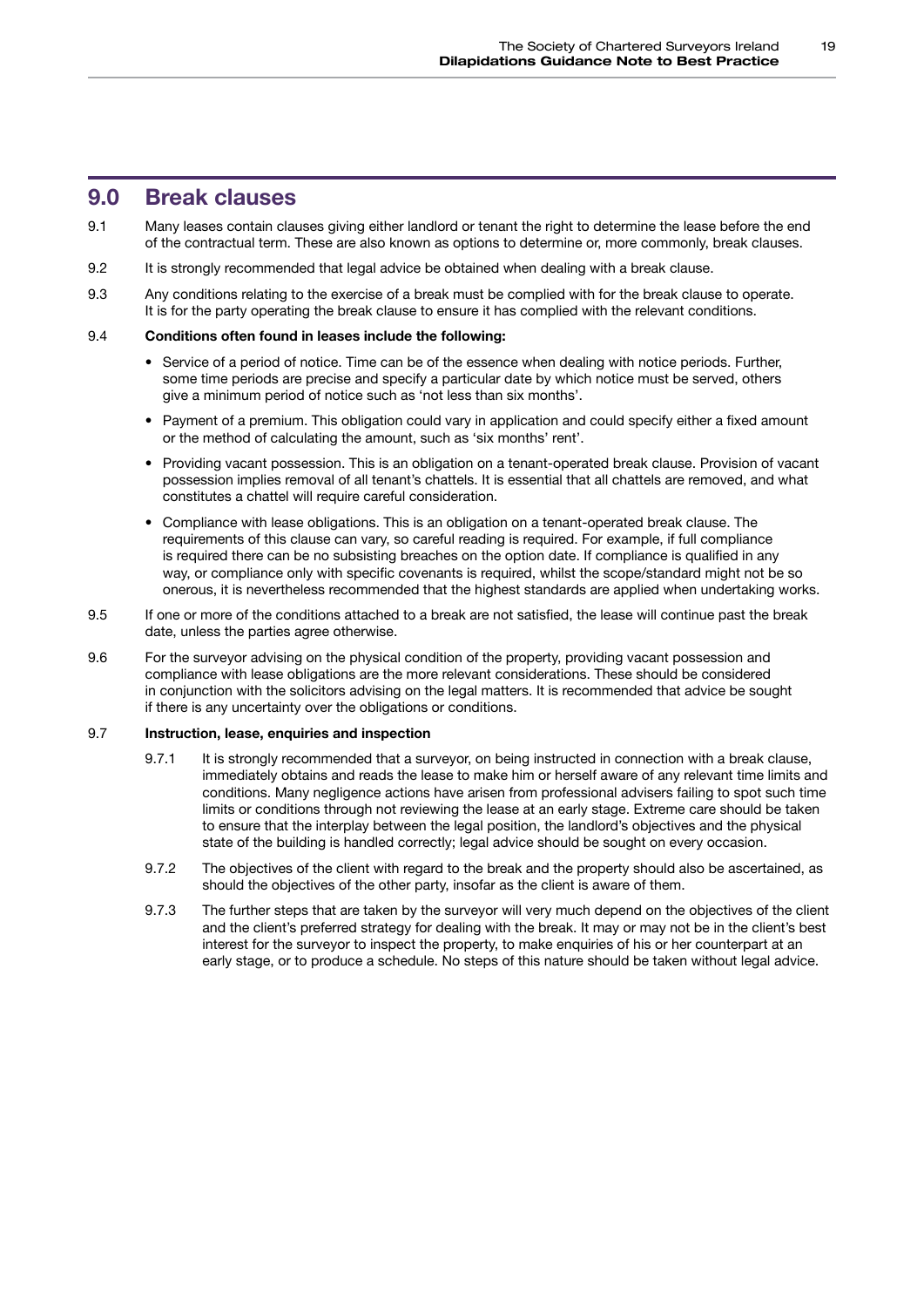#### 9.8 Schedule

If the surveyor is instructed by a landlord to produce a schedule in connection with a break clause, the surveyor should consider the guidance given in section 6 above (The schedule). If the landlord is seeking to make the tenant aware of the works it considers need to be completed before the break takes effect, it is likely that the schedule will not need to be costed. If, however, the landlord is seeking to agree a financial settlement with the tenant, then it should probably be costed and include a claim for relevant consequential losses. Much of the guidance in section 7 (Claims at the end of the term) could also be of relevance.

#### 9.9 Service

It could be that formal notice of the break has already been served and that the lease contains no further service requirements. Nevertheless, the surveyor should consider with the client's solicitors the manner in which any schedule the surveyor is instructed to produce is served on the tenant.

#### 9.10 Response

The response by a tenant to the receipt (or non-receipt, for that matter) of a schedule will depend on the tenant's objectives and preferred strategy for dealing with the break. The guidance above should also be considered by the surveyor instructed by a tenant.

#### 9.11 Dialogue and court proceedings

The nature and extent of any dialogue will depend on the parties' objectives and strategies. The surveyor is reminded that the courts and the Society of Chartered Surveyors Ireland encourage parties to be open and reasonable in the manner in which they conduct themselves in disputes and that, where parties fail to be open or they conduct themselves in an unreasonable manner and matters proceed to court, they could suffer cost sanctions.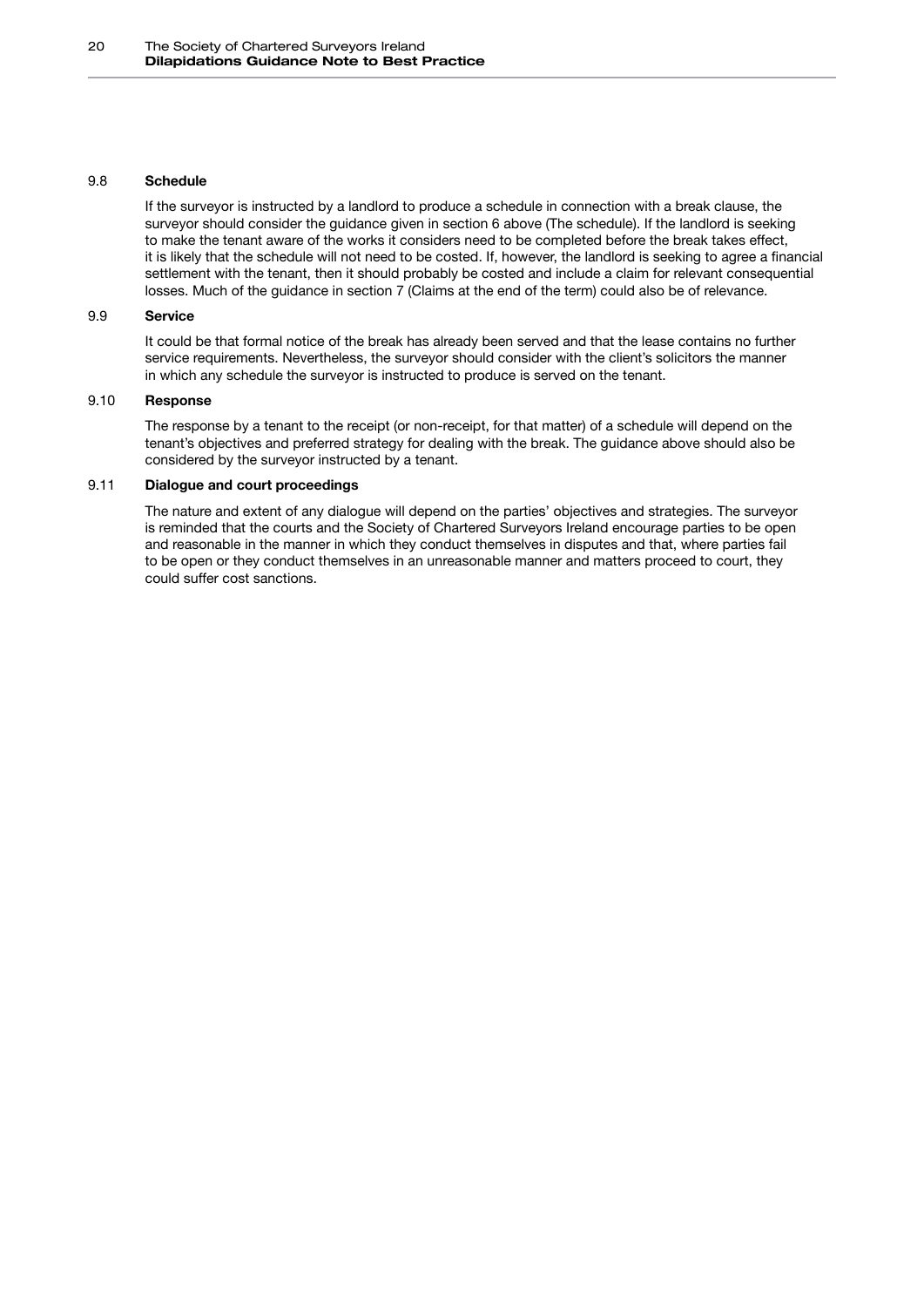### 10.0 Claims against landlords

- 10.1 A lease can contain a landlord's covenant to repair the property and/or other parts of the building (e.g. the common parts) or such an obligation might be implied by statute or common law.
- 10.2 Generally, a tenant cannot enforce a landlord's covenant/obligation to repair within the property unless the tenant has first given the landlord notice of the breach. In respect of repairs outside the property (e.g. within the common parts of the building), generally no notice is required.
- 10.3 For evidential reasons, any notice required should be in writing. The landlord does not need to be given exact details of the disrepair, or of the remedial works required, so long as the contents are sufficient to put the landlord on notice that works are required.
- 10.4 In addition to carrying out works of repair for which it is liable, the landlord will generally be obliged to make good any consequential damage to the property caused by such works of repair.

#### 10.5 Remedies

- 10.5.1 The remedies available to a tenant for breach by the landlord of its repairing obligation include:
	- damages;
	- self-help: and
	- set-off.
- 10.5.2 There could be other remedies available (e.g. specific performance) but these are beyond the scope of this guidance note.

#### Damages

- 10.5.3 As before, whilst an award of damages is one of a number of possible remedies available during the term, it is the only remedy available at the end of the term.
- 10.5.4 The amount of damages to which a tenant is entitled is that which, so far as money can, will put the tenant in the position in which he or she would have been had there been no breach by the landlord.
- 10.5.5 Where there has been a breach of the landlord's repair covenant, the tenant may choose to:
	- remain in the property;
	- temporarily vacate; or
	- sell its interest in the property or sublet.
- 10.5.6 The appropriate heads of damages will vary depending on which of these actions the tenant takes.
- 10.5.7 A tenant who remains in the property might claim for:
	- inconvenience and discomfort (which might be assessed by reference to the rental value of the premises);
	- ill health;
	- damage to personal belongings;
	- damage to the property; and/or
	- loss of profits.
- 10.5.8 A tenant who vacates might claim for:
	- cost of alternative accommodation;
	- cost of moving;
	- redecoration and cleaning costs; and/or
	- loss of profits.
- 10.5.9 A tenant who sells or sublets might claim for any reduction in price/rent achieved due to the breach.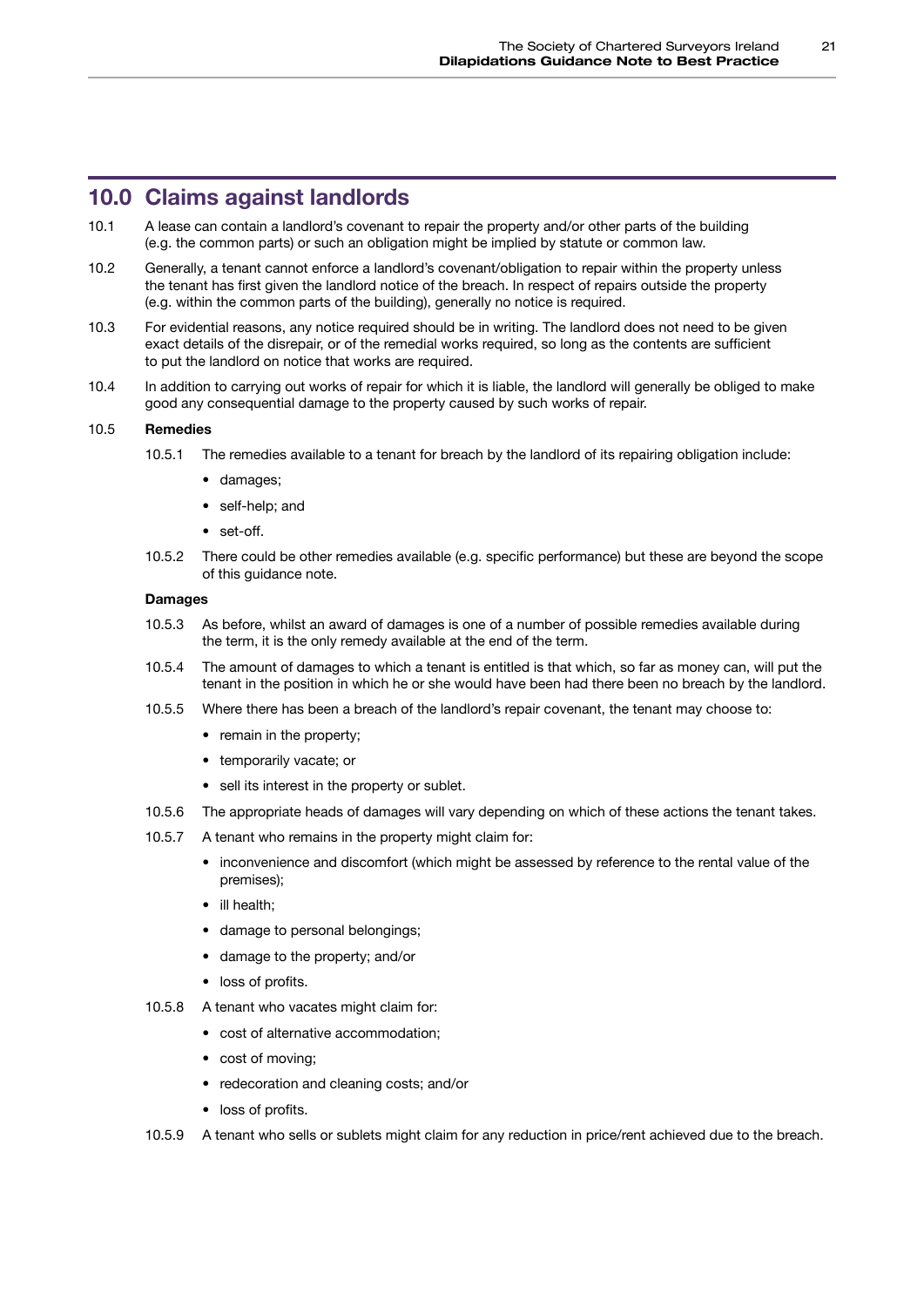#### Self-help

10.5.10 Where the breach relates to part of the property, the tenant can carry out the required works itself and seek to recover the cost from the landlord. Where it relates to disrepairs outside the property (e.g. within the common parts of the building), in the absence of an express right, the tenant should be cautious about undertaking the work itself. There could be no implied right of entry, and the tenant could be committing a trespass.

#### Set-off

- 10.5.11 Set-off is deduction from rent and other sums payable to the landlord under the lease. The tenant might wish to recover the damages it has suffered by way of set-off, along with any sum the tenant has reasonably spent remedying the breach through self-help.
- 10.5.12 The right of set-off can, however, be expressly excluded by the terms of the lease.

#### 10.6 Instructions, documentation and inspection

- 10.6.1 On being instructed by a party to a claim by a tenant against a landlord, the surveyor should make many of the same enquiries and take most of the steps that would have been made and taken in a claim by a landlord against a tenant, as set out in sections 3 to 5 of this guidance note.
- 10.6.2 Additional matters to note are as follows.
- 10.6.3 The scope of the landlord's repairing covenant could be contained in the service charge provisions, and/or alongside the landlord's other covenants or implied. The covenant/implied obligation should be fully understood, as should any provisions restricting the remedy or remedies available to the tenant.
- 10.6.4 The surveyor should ascertain what action the tenant has taken following the breach, in terms of remaining in occupation, vacating, selling its interest or subletting.
- 10.6.5 The surveyor should seek to understand the remedy or remedies being sought or pursued by the tenant.

#### 10.7 Schedule

- 10.7.1 If the landlord's breach is a simple one (e.g. failure to maintain the communal air-conditioning plant in a multi-let office block), a schedule might not be required. If, however, there are numerous items of breach, then the tenant's claim will be better set out in schedule form.
- 10.7.2 The schedule used for a claim by a tenant against a landlord is likely to be similar to that required for a claim by a landlord against a tenant. Whether such a schedule should be costed will depend on the remedy or remedies being sought. One prepared where the tenant is proposing self-help probably does not need initially to be costed. One prepared in connection with a damages or set-off claim might need to be, depending on the heads of damage.

#### 10.8 Service

The tenant's claim will usually be served on the landlord by the tenant's solicitors but there is generally no formal requirement in the lease for service in that manner.

### 10.9 The response

In preparing a response, the landlord's surveyor should consider the factors and take many of the steps the tenant's surveyor should have considered and taken, as discussed above.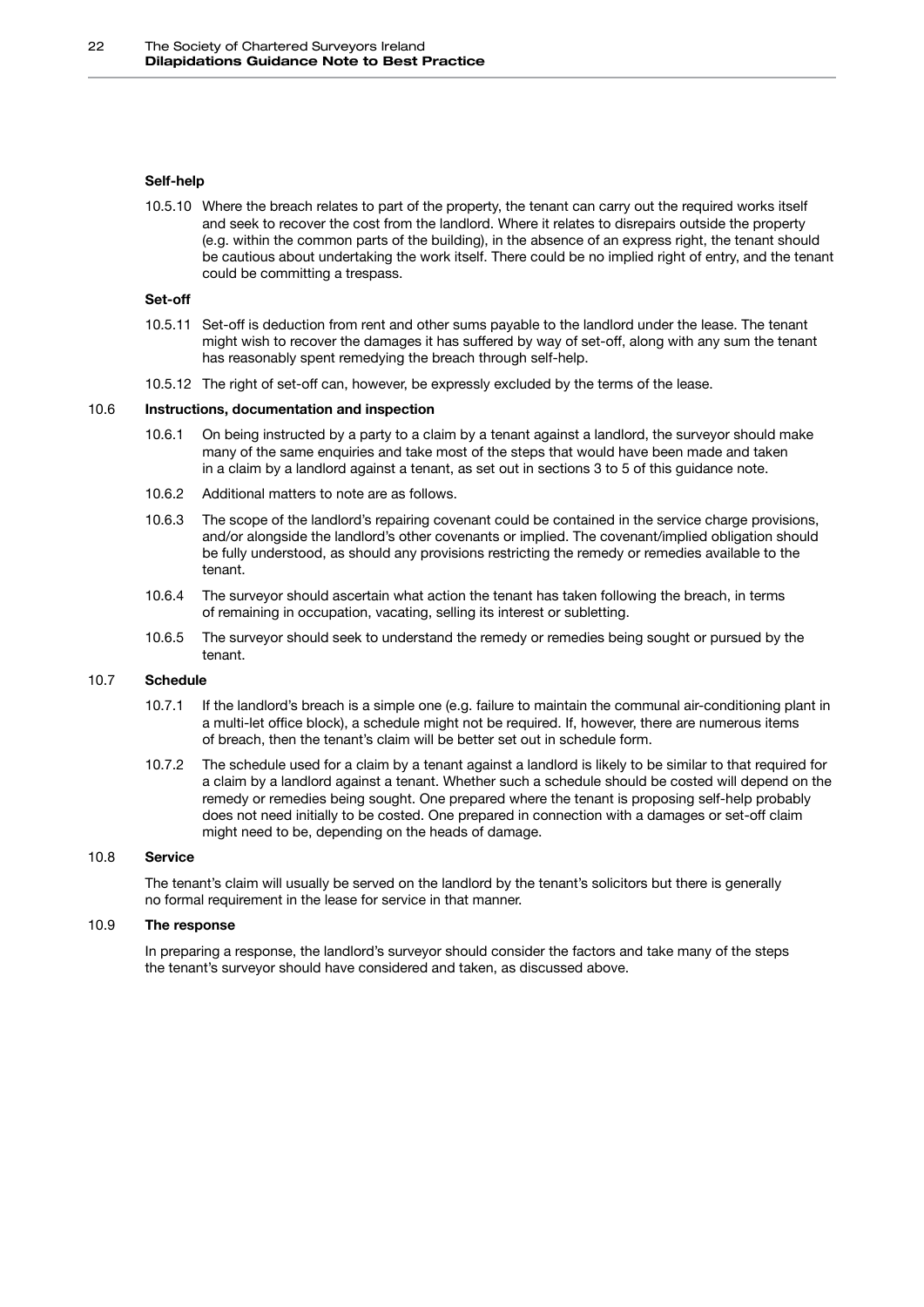#### 10.10 Undertaking the work

The landlord ought to consider undertaking the work to minimise the claim against it. The surveyor should review the discussion at 7.17 above which sets out some of the relevant considerations and should advise his or her client on the possible advantages and disadvantages of this route.

#### 10.11 Subsequent steps

The subsequent course of the dispute depends on the remedy being pursued by the tenant. If the tenant is pursuing a damages and/or set-off claim, it may be that the parties' surveyors can negotiate a settlement without the (further) need for the involvement of solicitors other than, possibly, to document any settlement reached. In contrast, if self-help is being pursued, the landlord's reaction to the threatened use of the remedy could require legal advice, as could the manner in which the remedy is to be implemented.

#### 10.12 Court proceedings

Most claims by tenants against landlords do not result in proceedings being issued. Normally the matter can be settled between the parties without that step being taken. Should matters go so far, however, once proceedings are issued, the surveyor will need to take his or her lead from the client's solicitors.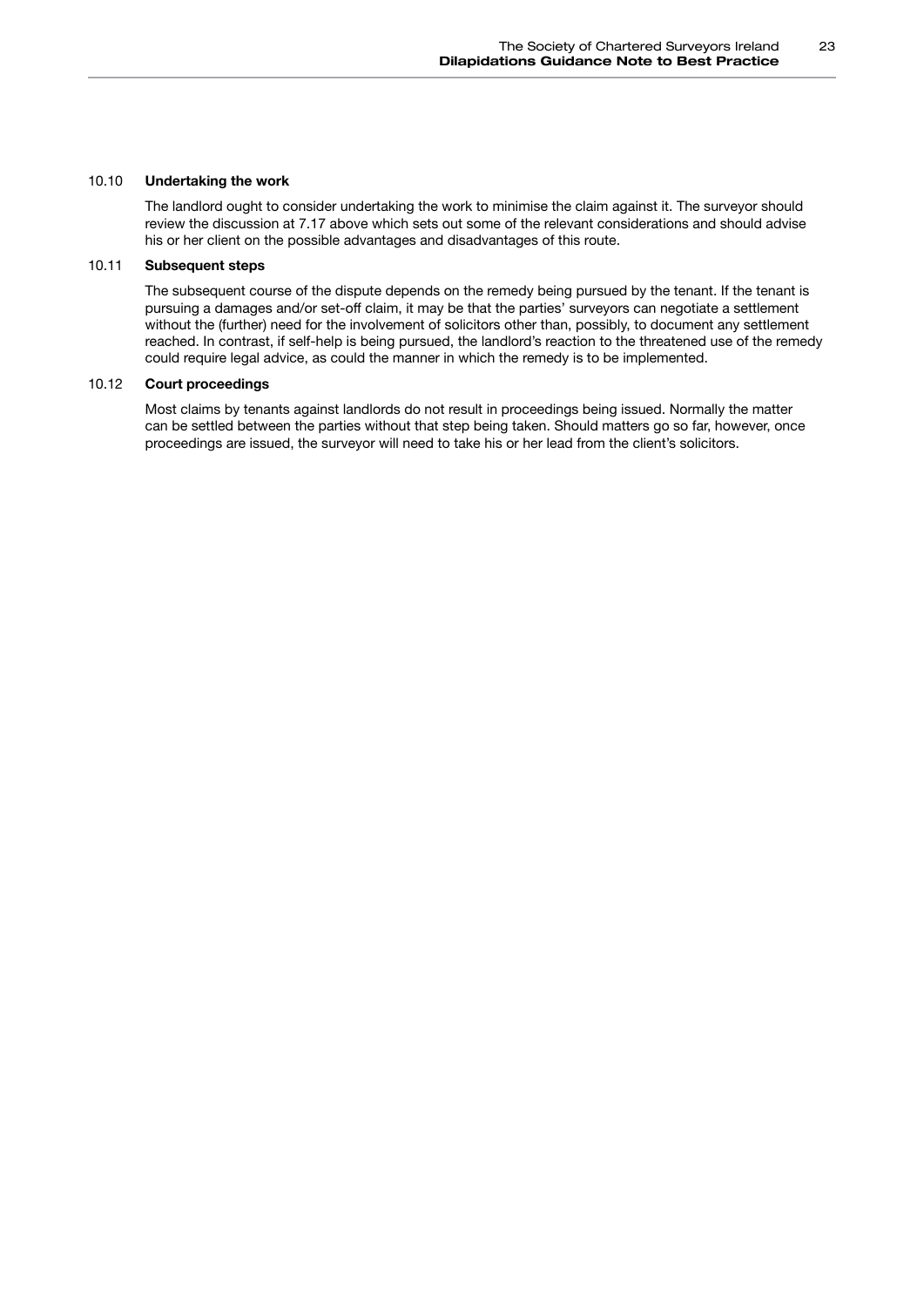### 11.0 Alternative Dispute Resolution

#### Arbitration & Independent Expert Determination.

- 11.1 Arbitration is a form of ADR and will often be found to be the required tribunal for resolving certain disputes arising out of leases, such as those pertaining to service charges.
- 11.2 Unlike arbitration (where the award issued by the arbitrator is based on the evidence adduced by the parties or obtained by enquiry), an independent expert determination is, as the name suggests, a determination by an expert in the field. The expert must base that decision on his or her own knowledge and experience, and is not obliged to receive, or even consider, any evidence adduced by the parties (unless the lease so requires or the parties agree).
- 11.3 The independent expert's decision, known as a determination, is final and binding, and there is no right of appeal. However, the independent expert can be held liable in damages for any provable loss sustained by a party through the expert's negligence.
- 11.4 There are several factors that make mediation different from most other forms of dispute resolution:
	- No decision can be imposed upon the parties by the mediator; nor will the mediator express any personal view on the dispute unless the parties so request.
	- During mediation the parties are able to freely discuss the strengths and weaknesses of their case and those of the other side with the mediator, without prejudicing their position should a settlement not be reached.
	- The mediator will also encourage and help the parties to generate and consider their options, and develop these into viable courses of action.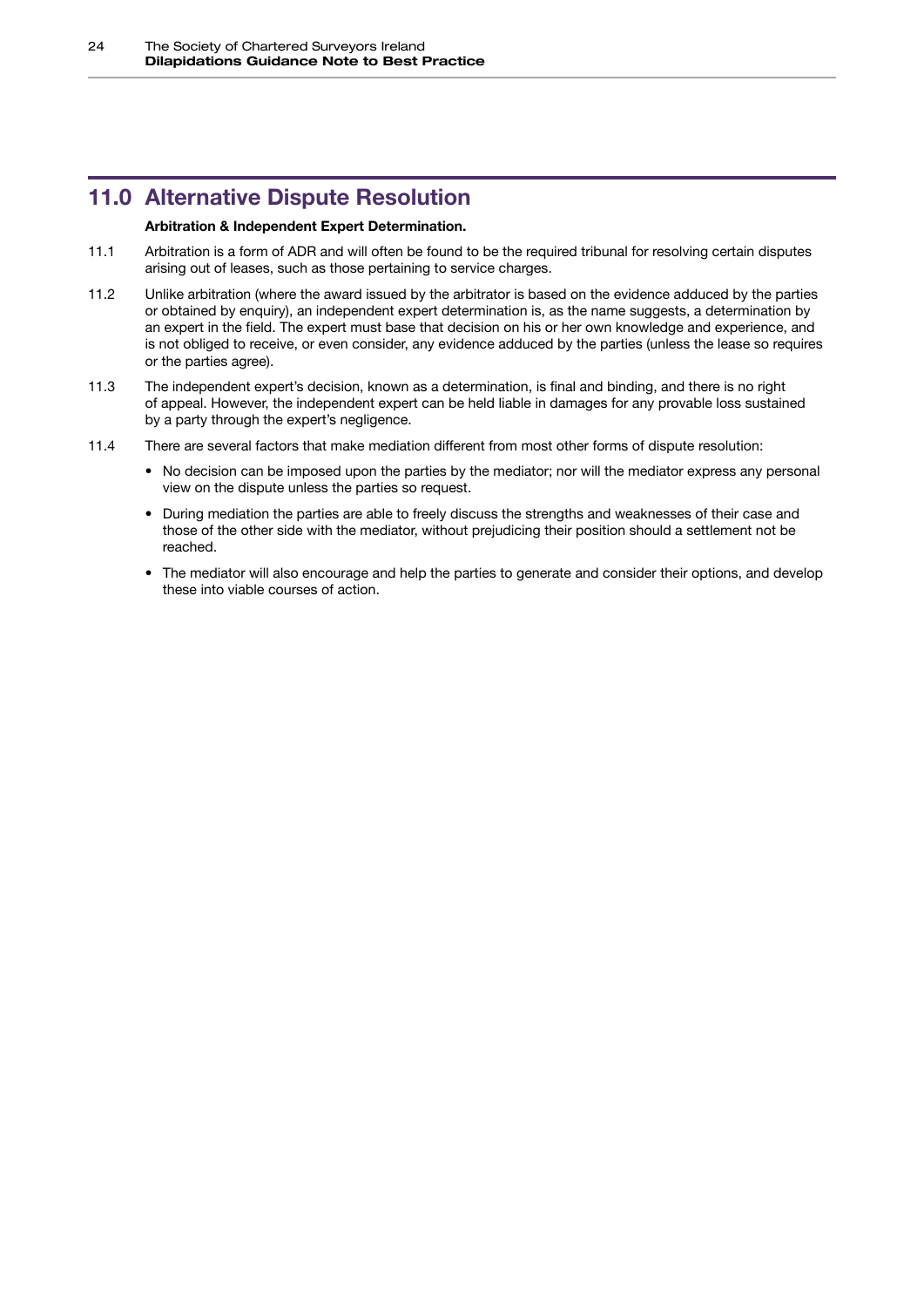### 12.0 Settlements

- 12.1 Most claims do not end up in court. They are normally settled by negotiation. Those negotiations will often be undertaken by the surveyor who acted as adviser and prepared or responded to the original schedule or valuation. In reaching a settlement the surveyor should consider the claim as a whole, including time and costs in pursuing the claim. He or she should bear in mind that the total costs to both parties in relation to a claim taken through to trial will often exceed the value of the claim. It is therefore important that the surveyor provides objective advice on the merits of a proposed settlement.
- 12.2 If a claim is determined by a court, an arbitrator, or an independent expert, the successful party will have a court order, award or determination which can be enforced by a court. If court proceedings are settled out of court, the terms of the settlement will usually be recorded at the court by way of a court order and hence the proceedings are disposed of. Again, the successful party has a court order which can be enforced.
- 12.3 However, if a claim for dilapidations is settled between the parties (and most are) either by agreement or by use of a mediator, without court proceedings being issued, the parties must record the terms of the agreement precisely in order that, if necessary, the agreement can be enforced by commencement of court proceedings for breach of the agreement.

#### 12.4 A settlement agreement should:

- (a) be in writing, identifying:
	- the parties (i.e. the landlord and the tenant);
	- the relevant lease;
	- the schedule and the claim to which the settlement applies;
- (b) be open, i.e. not marked 'without prejudice';
- (c) be stated to be in full and final settlement of the claim;
- (d) deal with each and every part of the claim including, where appropriate, any interest and costs;
- (e) state the date by which:
	- if appropriate, any payment pursuant to the agreement is to be paid and/or,
	- if appropriate, works are to be conducted, inspected and signed off (including, if appropriate, a procedure for agreement and signing off of any 'snagging items');
- (f) be dated; and
- (g) be signed by each party, or signed for and on behalf of each party by a duly appointed surveyor, lawyer or agent authorised to bind the party for whom they sign.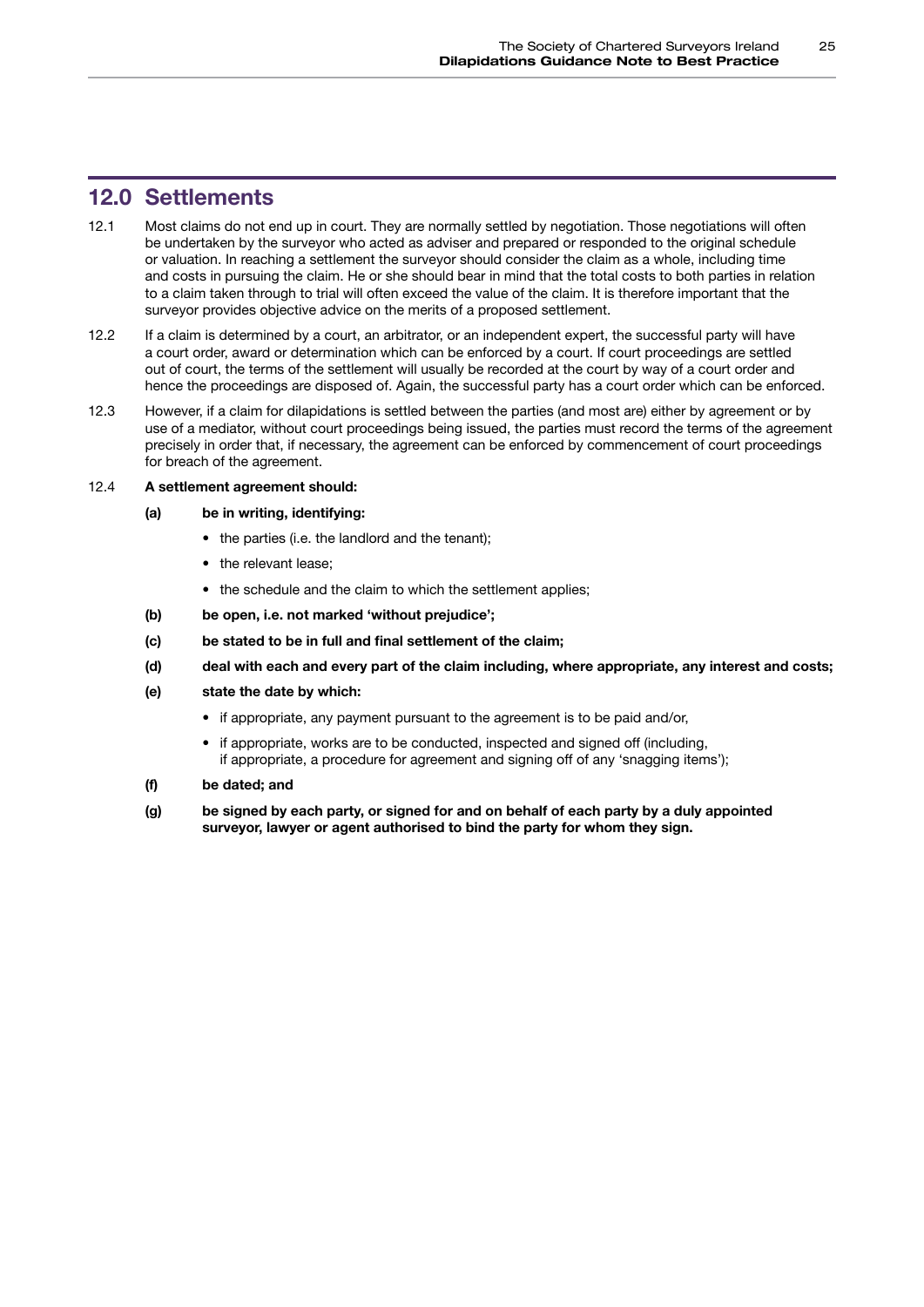### **Appendices**

Appendix A: Recommended form of a schedule of dilapidations

Appendix B: Example of a schedule of dilapidations

Appendix C: Recommended form of Scott Schedule

- Appendix D: Example of a Scott Schedule
- Appendix E: Value Added Tax
- Appendix F: References to legislation and relevant Case Law.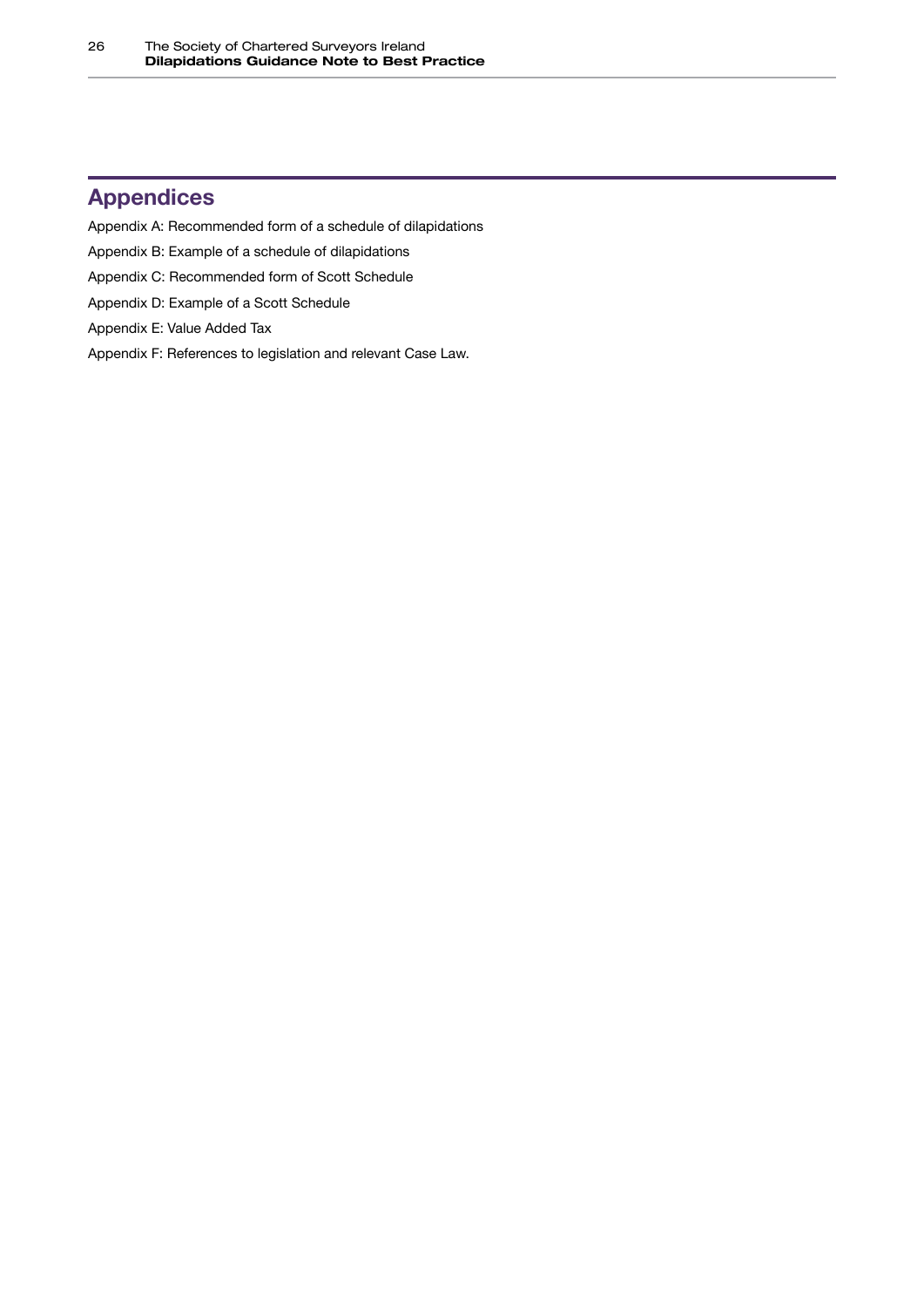### Appendix A: Recommended form of a schedule of Dilapidations

| $\overline{1}$ | $\sqrt{2}$ | $\mathsf 3$          | $\overline{4}$          | $\overline{5}$      |
|----------------|------------|----------------------|-------------------------|---------------------|
| Item No        | Clause No. | Breach complained of | Remedial works required | Landlord's costings |
|                |            |                      |                         |                     |
|                |            |                      |                         |                     |
|                |            |                      |                         |                     |
|                |            |                      |                         |                     |
|                |            |                      |                         |                     |
|                |            |                      |                         |                     |
|                |            |                      |                         |                     |
|                |            |                      |                         |                     |
|                |            |                      |                         |                     |
|                |            |                      |                         |                     |
|                |            |                      |                         |                     |
|                |            |                      |                         |                     |
|                |            |                      |                         |                     |

#### DATED

Signed

(Name and address of surveyor appointed by Landlord)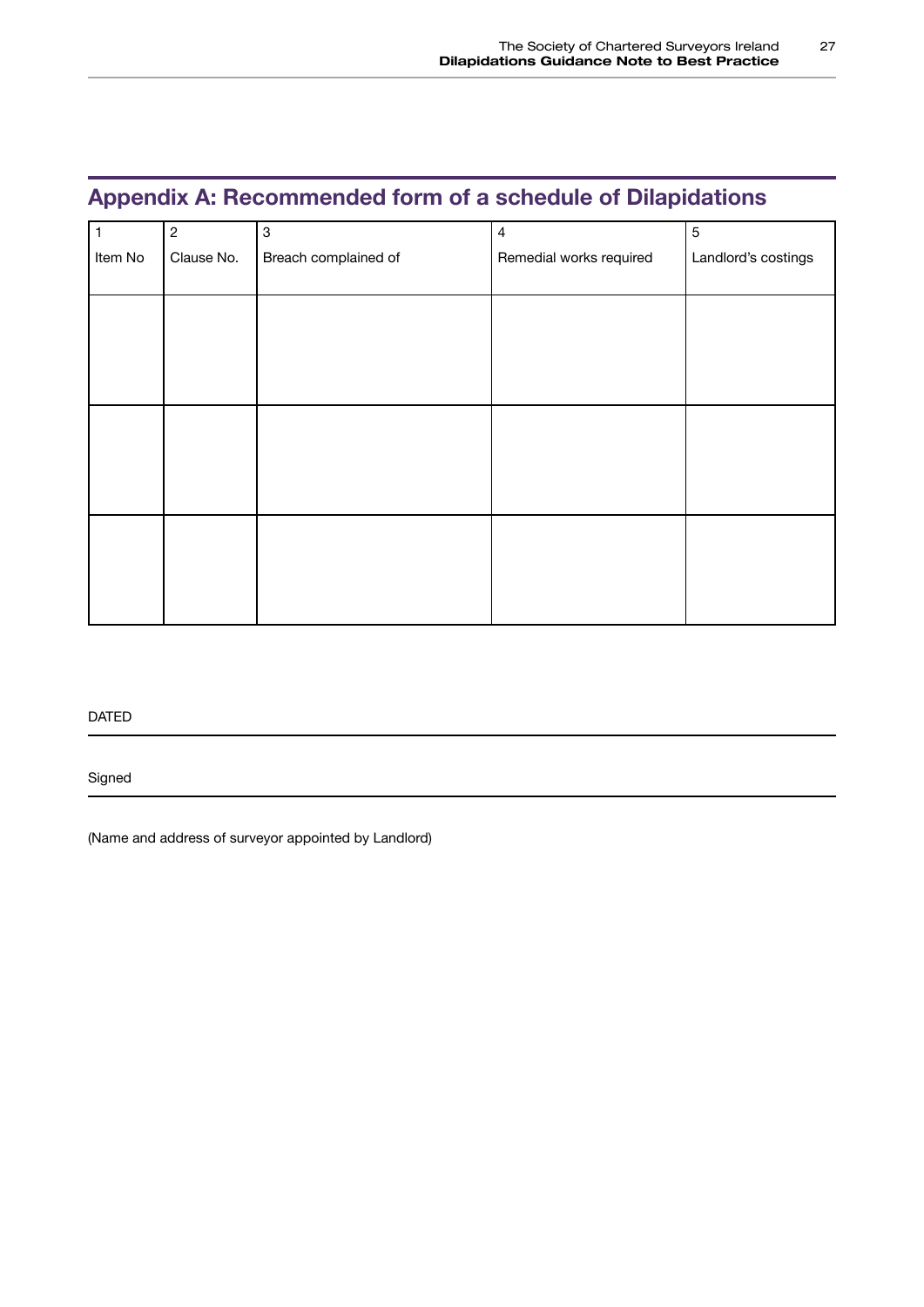### Appendix B: Example of a schedule of Dilapidations

| $\overline{1}$ | $\overline{2}$ | 3                                                                                                                                                                                                      | 4                                                                                                                               | 5                   |
|----------------|----------------|--------------------------------------------------------------------------------------------------------------------------------------------------------------------------------------------------------|---------------------------------------------------------------------------------------------------------------------------------|---------------------|
| Item No        | Clause No.     | Breach complained of                                                                                                                                                                                   | Remedial works required                                                                                                         | Landlord's costings |
| $\mathbf{1}$ . | 2.1            | There is a new door opening and<br>roller shutter fitted in the wall at<br>grid reference 5 E-F.                                                                                                       | Remove door and reinstate<br>wall and all original finishes<br>etc.                                                             | € 900               |
| 2.             | 2.1            | There is substantial water ingress<br>causing damage to the high level<br>wall claddings and the cladding is<br>heavily soiled throughout.                                                             | Approx 70% of cladding to<br>south side and 30% to north<br>to be replaced, remainder<br>to be thoroughly cleaned/<br>repaired. | €7194               |
| 2              | 2.1            | There are several holes in the floor<br>where bolts securing the racking<br>have been removed and there are<br>numerous bolts crudely cut off with<br>sharp ends remaining which are<br>now hazardous. | Remove all remaining bolts<br>and make good holes with<br>suitable cement grout.                                                | €2450               |

#### DATED

Signed

(Name and address of surveyor appointed by Landlord)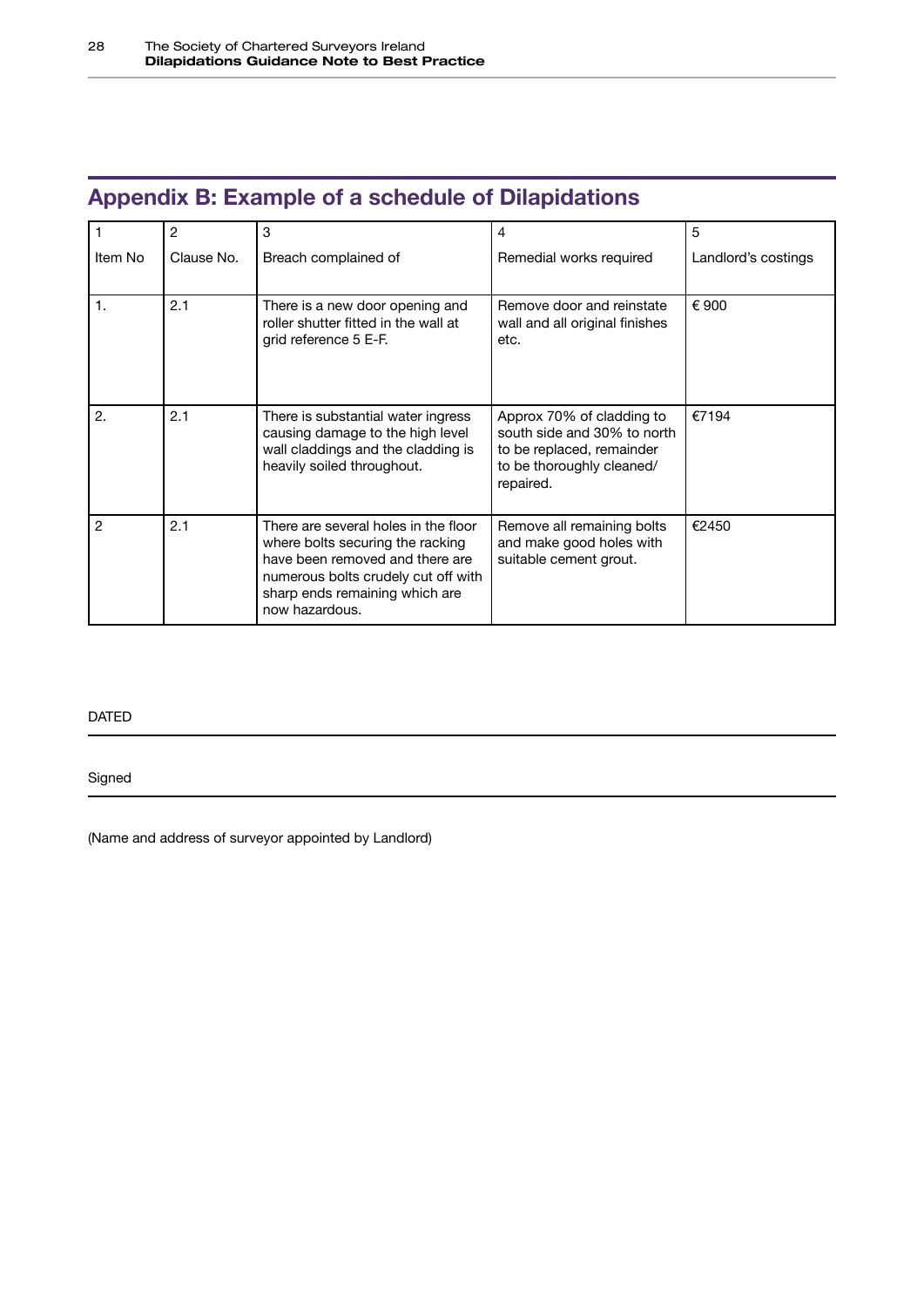|                         | $\mathbf{\Omega}$ | ო                                                          | 4                          | Ю                   | ဖ                     | $\overline{ }$    | $\infty$     | თ                  |
|-------------------------|-------------------|------------------------------------------------------------|----------------------------|---------------------|-----------------------|-------------------|--------------|--------------------|
| Item no.                | Clause no         | Breach of complained                                       | Remedial<br>works required | comments<br>Tenants | comments<br>Landlords | Landlord<br>costs | Tenant costs | Agreed<br>costings |
|                         |                   | Subcategory of work described in this section of the       | sheet                      |                     |                       |                   |              |                    |
| $\blacksquare$          |                   |                                                            |                            |                     |                       | $\circ$           | $\circ$      | $\circ$            |
| $\mathbf{\Omega}$       |                   |                                                            |                            |                     |                       | $\circ$           | $\circ$      | $\circ$            |
| ო                       |                   |                                                            |                            |                     |                       | $\circ$           | $\circ$      | $\circ$            |
| 4                       |                   |                                                            |                            |                     |                       | $\circ$           | $\circ$      | $\circ$            |
| Ю                       |                   |                                                            |                            |                     |                       | $\circ$           | $\circ$      | $\circ$            |
| $\circ$                 |                   |                                                            |                            |                     |                       | $\circ$           | $\circ$      | $\circ$            |
|                         |                   | Subcategory of work described in this section of the sheet |                            |                     |                       |                   |              |                    |
| $\overline{ }$          |                   |                                                            |                            |                     |                       | $\circ$           | $\circ$      |                    |
| $\infty$                |                   |                                                            |                            |                     |                       | $\circ$           | $\circ$      | $\circ$            |
| $\infty$                |                   |                                                            |                            |                     |                       | $\circ$           | $\circ$      | $\circ$            |
| $\overline{C}$          |                   |                                                            |                            |                     |                       | $\circ$           | $\circ$      | $\circ$            |
| $\overline{+}$          |                   |                                                            |                            |                     |                       | $\circ$           | $\circ$      | $\circ$            |
| $\frac{1}{2}$           |                   |                                                            |                            |                     |                       | $\circ$           | $\circ$      | $\circ$            |
| <u>ლ</u>                |                   |                                                            |                            |                     |                       | $\circ$           | $\circ$      | $\circ$            |
|                         |                   | Subcategory of work described in this section of the sheet |                            |                     |                       |                   |              |                    |
| $\frac{4}{4}$           |                   |                                                            |                            |                     |                       | $\circ$           | $\circ$      | $\circ$            |
| $\frac{15}{2}$          |                   |                                                            |                            |                     |                       | $\circ$           | $\circ$      | $\circ$            |
| $\frac{6}{1}$           |                   |                                                            |                            |                     |                       | $\circ$           | $\circ$      | $\circ$            |
| $\overline{1}$          |                   |                                                            |                            |                     |                       | $\circ$           | $\circ$      | $\circ$            |
| $\frac{\infty}{\infty}$ |                   |                                                            |                            |                     |                       | $\circ$           | $\circ$      | $\circ$            |
| စ္                      |                   |                                                            |                            |                     |                       | $\circ$           | $\circ$      | $\circ$            |
| CATEGORY                |                   |                                                            |                            |                     | <b>TOTALS</b>         | $\bullet$         | $\bullet$    | $\bullet$          |

## Appendix C: Recommended form of a Scott Schedule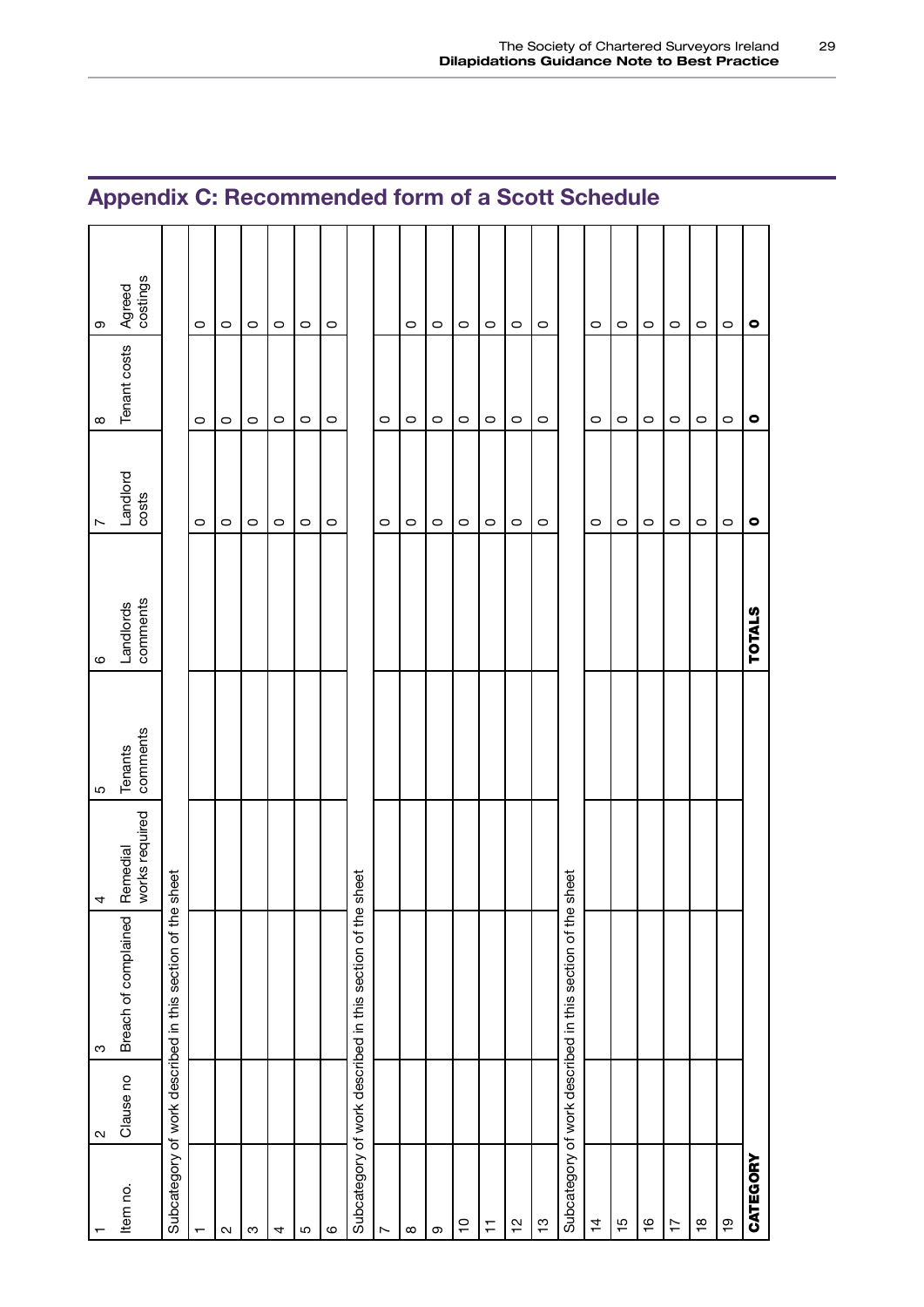|          | Z                   | ო                                                                                                                                                                                                                  | 4                                                                                                                                          | ю                                                                                                                                                      | ဖ                                                                                                                    |           | $\infty$  | တ               |
|----------|---------------------|--------------------------------------------------------------------------------------------------------------------------------------------------------------------------------------------------------------------|--------------------------------------------------------------------------------------------------------------------------------------------|--------------------------------------------------------------------------------------------------------------------------------------------------------|----------------------------------------------------------------------------------------------------------------------|-----------|-----------|-----------------|
| tem no.  | Clause<br><b>DO</b> | complained of<br>Breach of                                                                                                                                                                                         | ks required<br>Remedial<br>yor                                                                                                             | Tenants comments                                                                                                                                       | comments<br>Landlords                                                                                                | Landlord  | Tenant    | Agreed Costings |
|          |                     | Subcategory of work described in this section of the                                                                                                                                                               | sheet                                                                                                                                      |                                                                                                                                                        |                                                                                                                      |           |           |                 |
|          | $\overline{21}$     | wall at grid reference<br>5 E-F.<br>There is a new door<br>shutter fitted in the<br>opening and roller                                                                                                             | original finishes<br>Remove door<br>reinstate<br>and all<br>and<br>Wall<br>etc.                                                            | Agree with breach,<br>remedy and cost.<br>Door is of benefit<br>to an incoming<br>tenant, door is<br>disagree with<br>operational                      | Agreed                                                                                                               | €900.00   | 0.00      | TBC             |
|          | $\overline{2}$      | There is substantial<br>causing damage to<br>cladding is heavily<br>claddings and the<br>soiled throughout.<br>the high level wall<br>water ingress                                                                | south side and<br>to be replaced<br>of cladding to<br>be thoroughly<br>30% to north<br>remainder to<br>Approx 70%<br>cleaned/<br>repaired. | 35% of cladding to<br>disagree with cost.<br>Agree with breach,<br>south and 15% to<br>with remedy and<br>Cost to replace<br>partially agree<br>north. | south side and 35%<br>60% of cladding to<br>to north, remainder<br>Agreed to replace<br>to be thoroughly<br>cleaned. | €7194.00  | €3,600.00 | <b>TBC</b>      |
| ო        | $\overline{21}$     | where bolts securing<br>remaining which are<br>there are numerous<br>off with sharp ends<br>been removed and<br>There are several<br>bolts crudely cut<br>the racking have<br>holes in the floor<br>now hazardous. | remaining bolts<br>cement grout.<br>with suitable<br>good holes<br>Remove all<br>make<br>and                                               | to be filled where<br>breach, remedy<br>removed, holes<br>and cost. Bolts<br>Disagree with<br>have been<br>equired.                                    | sufficient to cover<br>the extent of the<br>damage caused.<br>E500 will not be                                       | €2450.00  | €500.00   | <b>TBC</b>      |
| CATEGORY |                     |                                                                                                                                                                                                                    |                                                                                                                                            |                                                                                                                                                        | TOTALS                                                                                                               | 10,544.00 | 4,100.00  | TBC             |

### Appendix D: Example of a Scott Schedule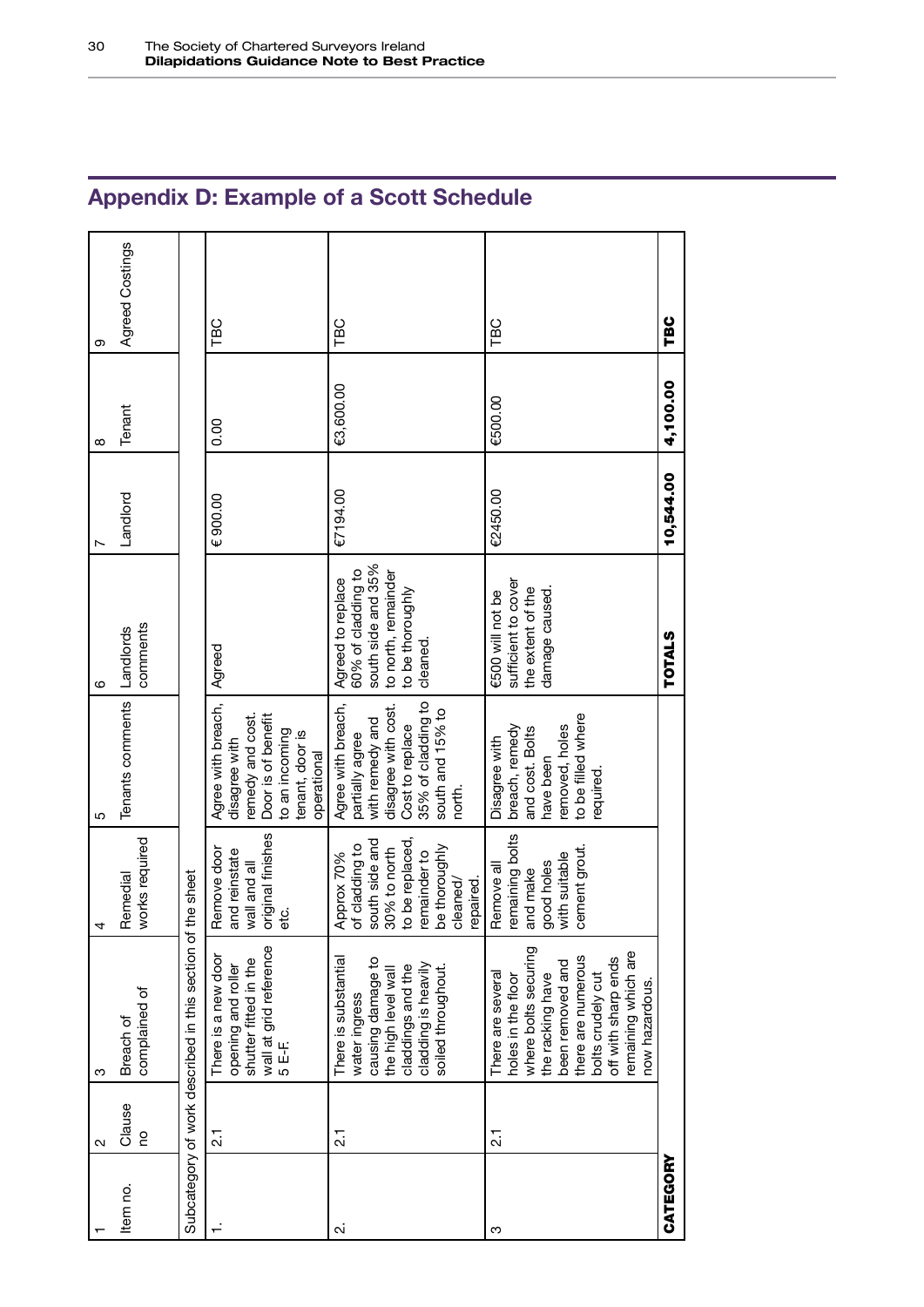### Appendix E: Value Added Tax

- 1 In the context of a schedule of dilapidations the question of whether a landlord can recover the VAT element of remedial works often arises.
- 2 A sum equivalent to the VAT paid (or likely to be paid) is recoverable as damages where the landlord does, or intends to do, work the tenant failed to do and pays, or will pay, VAT on those works but is unable to offset that VAT as input tax.
- 3 Generally, the services required by a landlord from contractors and professional advisers to deal with dilapidations will be the reduced relevant VAT rate for building works and the standard rate for professional services.

So those contractors and advisers will (unless they are very small businesses) add VAT to the charge for their services; a VAT charge will, therefore, be incurred by the landlord.

- 4 Whether that VAT charge can be offset by the landlord as an input depends on its own tax position and the nature of the property. The precise details of the circumstances in which a landlord will be able to offset its VAT charge is beyond the scope of this note. However, what can be said is that, if the landlord is unable to offset (in part or whole) the VAT charge, then an amount equivalent to the VAT paid that cannot be offset can properly be added to the damages claim. Conversely, if a landlord can fully offset the VAT charge as input tax against any output tax it charges (or can otherwise recover the input tax from Revenue) then it will not have suffered a loss as a consequence of the VAT input charge. In this latter situation, the landlord cannot properly reclaim an equivalent amount as damages from the tenant.
- 5 It is for the landlord to demonstrate that it cannot offset the VAT charge for whatever reason.
- 6 A further question that often arises is whether a tenant can require the landlord to provide a VAT invoice in respect of the dilapidations payment it makes to the landlord. A dilapidations claim represents a claim for damages by the landlord against the tenant and the payment involved is not the consideration for a 'supply' for VAT purposes and so is outside the scope of VAT. Thus, no VAT invoice can properly be raised. As a consequence, the tenant, even if VAT registered, cannot offset or reclaim from Revenue the VAT element of the damages payment to the landlord.
- 7 In view of this, if the landlord cannot offset or reclaim its VAT, there could be a financial advantage to a VAT registered tenant in undertaking dilapidations works before the end of the term. The tenant might then be able to offset the input tax that its contractors and professional advisers charge against its output tax. By doing the works, the tenant would avoid liability for damages equivalent to the landlord's VAT charge that it could not treat as input tax. Having said this if the tenant carries out works it might render the disposal of the reversionary interest subject to VAT without recovery for the purchaser on the basis that the works were carried out "on behalf of" or "for the benefit of the landlord". The VAT cost of the consequences of the freehold becoming subject to VAT without the purchaser having the ability to recover it would far exceed any perceived benefit for the tenant of saving the VAT on the dilapidation re-instatement works.

As always we would comment that the above points have been provided for general information only. Should you have a specific query in relation to how VAT may be applied or not as the case may be to a dilapidations claim; you should seek advice from a qualified Tax expert.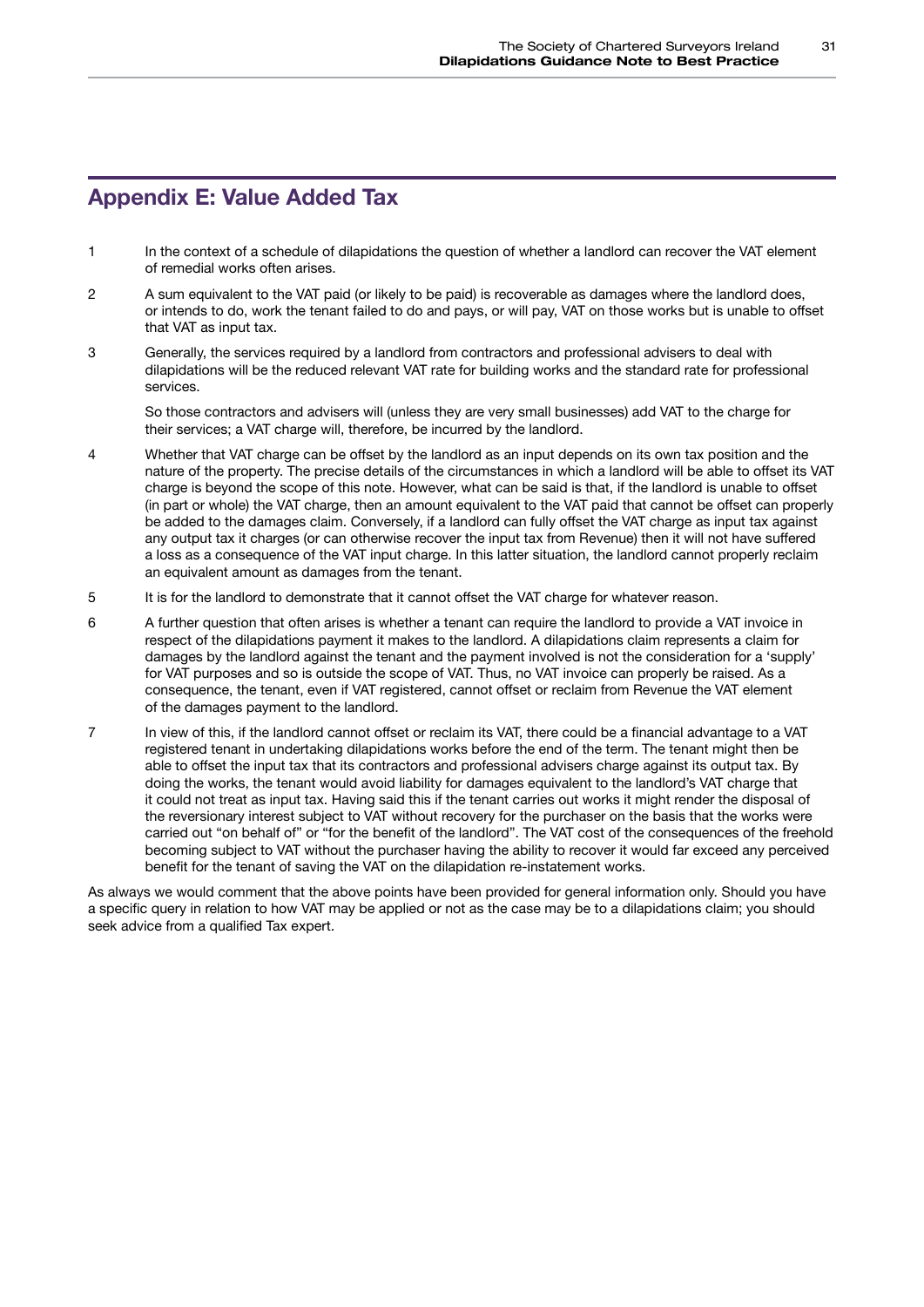### Appendix F: References to legislation.

#### Legislation References

Landlord and Tenant Law Amendment (Ireland) Act 1860 (Deasy's Act) Conveyancing Act 1881 and 1882 Landlord and Tenant (Amendment) Act 1980 Housing (Miscellaneous Provisions) Act 1982 Residential Tenancies Act 2004

### Acknowledgments

The Society of Chartered Surveyors Ireland Building Surveying sub-committee would like to expressly thank the Dilapidations Working Group of the RICS for the use of the RICS Guidance Note 5th Edition. The SCSI would also like to thank all the Building Surveying sub-committee members who contributed to the review and preparation of this guidance note. Thanks should also go to the Irish Tax Institute for their contributions to the VAT appendix.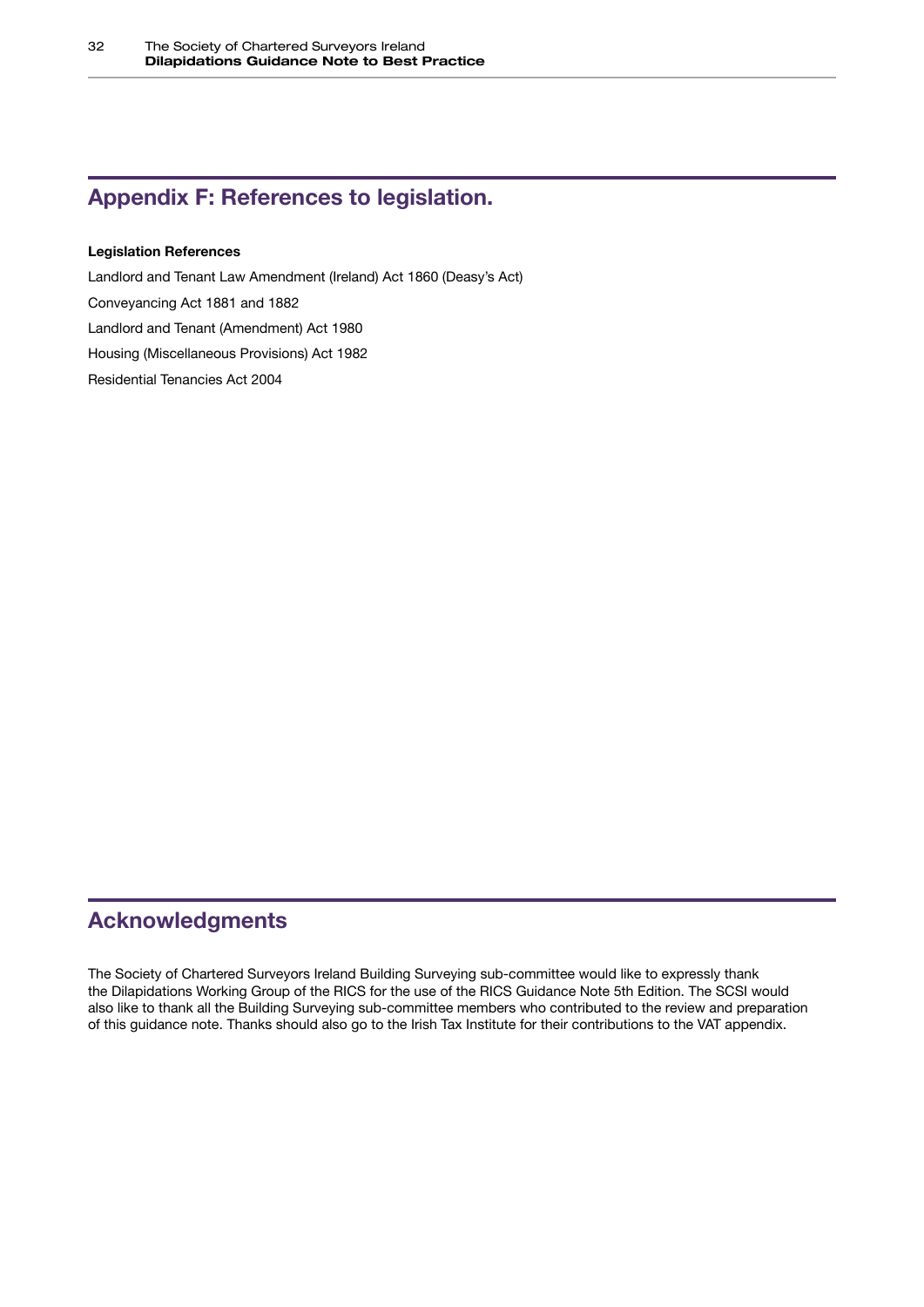| Notes |
|-------|
|       |
|       |
|       |
|       |
|       |
|       |
|       |
|       |
|       |
|       |
|       |
|       |
|       |
|       |
|       |
|       |
|       |
|       |
|       |
|       |
|       |
|       |
|       |
|       |
|       |
|       |
|       |
|       |
|       |
|       |
|       |